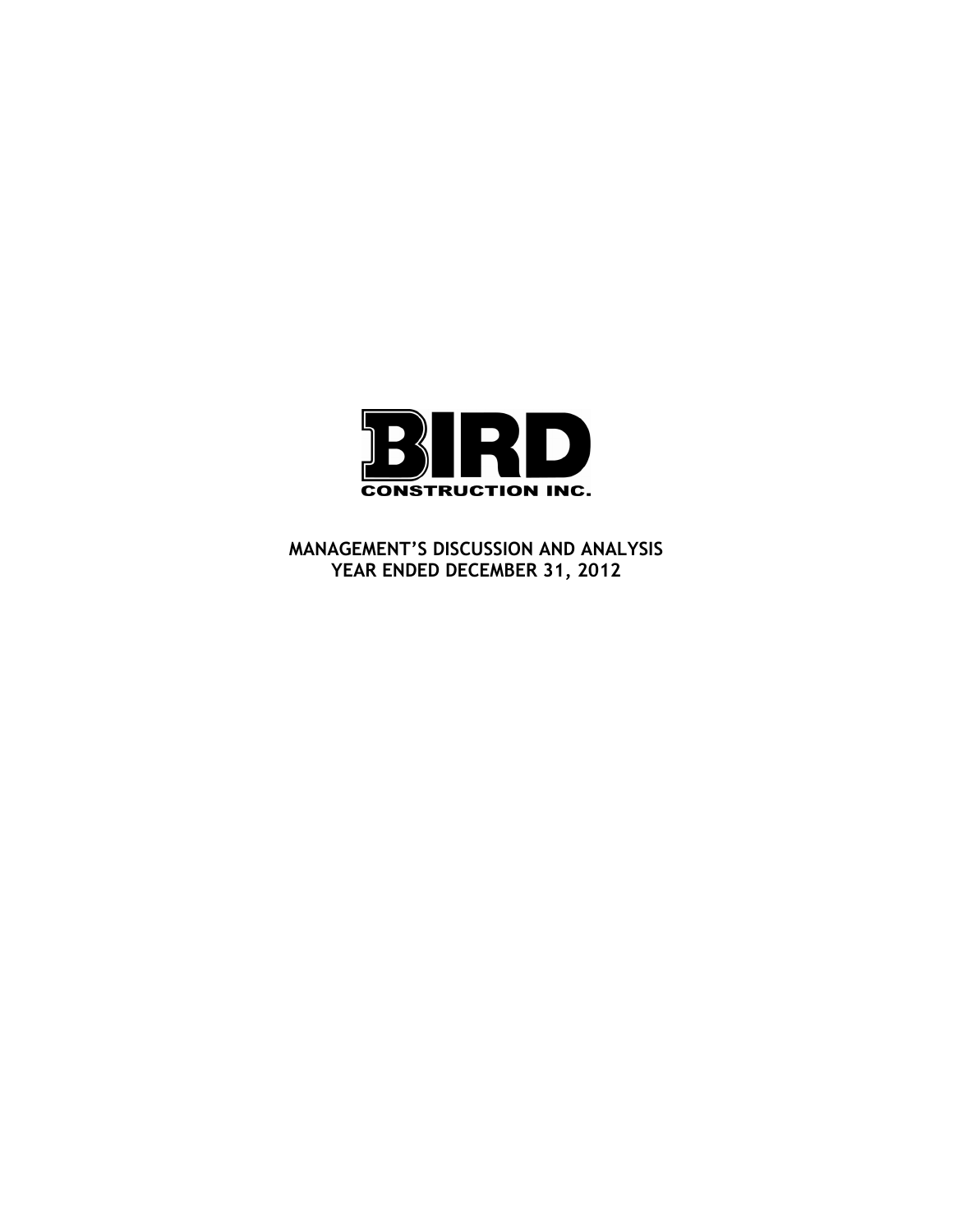# **Management's Discussion and Analysis**

*The following Management's Discussion and Analysis ("MD&A") of Bird Construction Inc.'s ("the Company" or "Bird") financial condition and results of operations should be read in conjunction with the December 31, 2012 consolidated financial statements of Bird Construction Inc. and the notes thereto presented in comparison to the preceding year. This discussion contains forward looking statements, which are subject to a variety of factors that could cause actual results to differ materially from those contemplated by these statements. See "Forward Looking Information". Some of the factors that could cause results or events to differ from current expectations include, but are not limited to, the factors described under "Risks Relating to the Business" and "Risks Relating to the Shares" included in the Company's most current Annual Information Form dated March 12, 2013. This MD&A has been prepared as of March 12, 2013. Additional information about the Company is available through the System for Electronic Document Analysis and Retrieval (SEDAR) at www.sedar.com and includes the Company's Annual Information Form and other filings, including those filed by its predecessor, Bird Construction Income Fund ("the Fund").* 

# **TABLE OF CONTENTS**

| ADJUSTED NET INCOME MEASURE (NON-GAAP INFORMATION): 5         |  |
|---------------------------------------------------------------|--|
|                                                               |  |
|                                                               |  |
|                                                               |  |
|                                                               |  |
|                                                               |  |
|                                                               |  |
|                                                               |  |
|                                                               |  |
|                                                               |  |
| FINANCIAL CONDITION, CAPITAL RESOURCES AND LIQUIDITY:  14     |  |
|                                                               |  |
|                                                               |  |
|                                                               |  |
|                                                               |  |
|                                                               |  |
| OUTSTANDING COMMON SHARE DATA AND STOCK EXCHANGE LISTING:  20 |  |
| <b>CONTROLS AND PROCEDURES:.</b>                              |  |
|                                                               |  |
|                                                               |  |
|                                                               |  |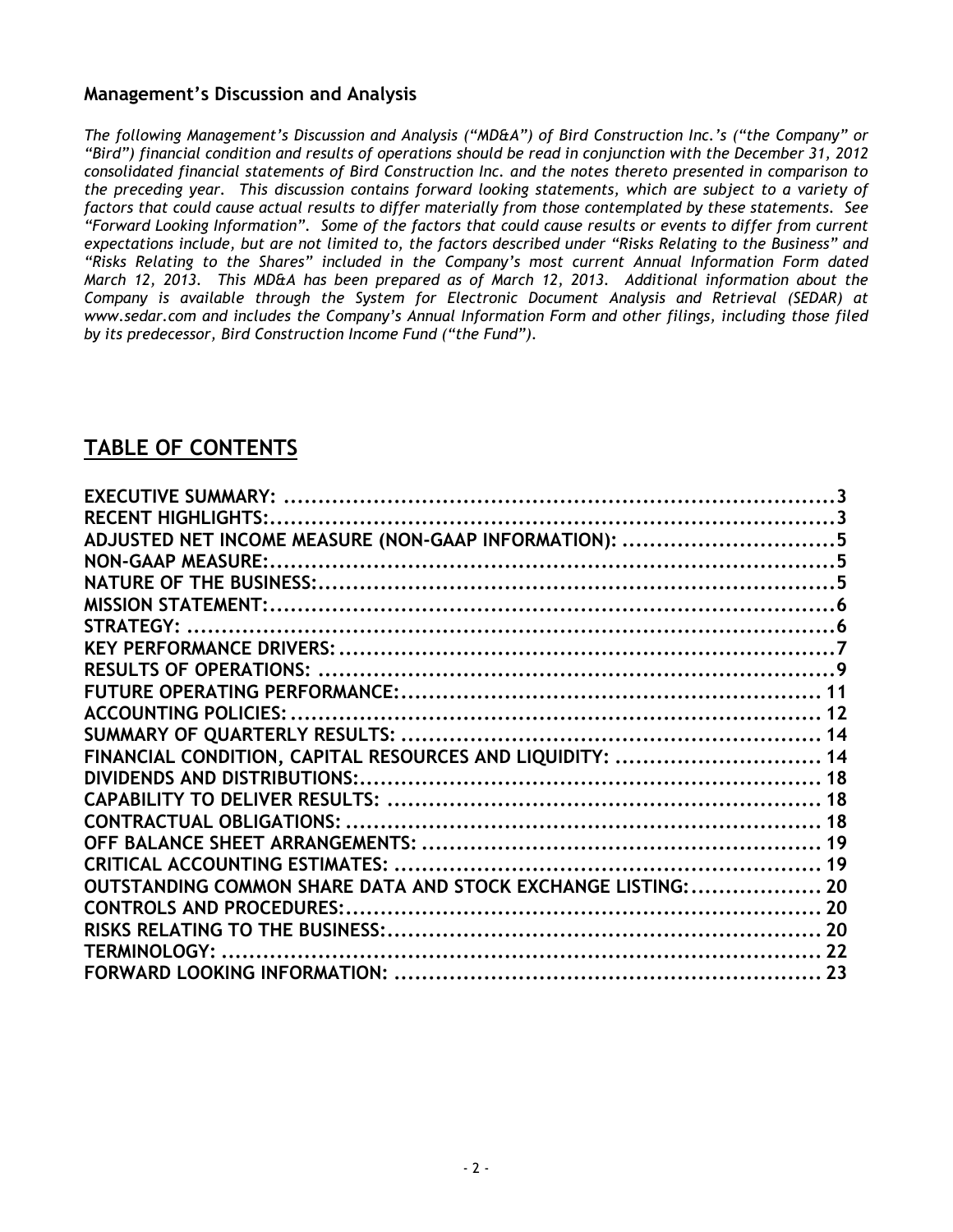# **EXECUTIVE SUMMARY:**

| (thousands of dollars, except per share amounts)                      | 2012              | 2011              |
|-----------------------------------------------------------------------|-------------------|-------------------|
| <b>Income Statement Data</b>                                          |                   |                   |
| Revenue                                                               | \$<br>1,454,869   | \$<br>974,470     |
| Net income <sup>(1)</sup>                                             | 58,245            | 29,595            |
| Basic and diluted earnings per share (3)                              | 1.38              | 0.70              |
| Adjusted Net Income <sup>(4)</sup>                                    |                   |                   |
| Adjusted net income                                                   | 61,959            | 32,053            |
| Adjusted net income per share                                         | 1.47              | 0.76              |
| <b>Cash Flow Data</b>                                                 |                   |                   |
| Cash flows from operations before changes in non-cash working capital | 108,699           | 51,389            |
| Cash flows from operations                                            | 60,326            | 15,960            |
| Additions to property and equipment <sup>(2)</sup>                    | 25,643            | 8,944             |
| Cash dividends/distributions paid                                     | 29,718            | 27,612            |
| Cash dividends declared per share (3)                                 | 0.71              | 0.66              |
|                                                                       | December 31, 2012 | December 31, 2011 |
| <b>Balance Sheet Data</b>                                             |                   |                   |
| <b>Total assets</b>                                                   | 718,147           | 632,475           |
| Working capital                                                       | 154,427           | 122,962           |
| Loans and borrowings (including current portion)                      | 48,174            | 43,495            |
| Shareholders' equity                                                  | 191,565           | 162,413           |

 $(1)$  includes comprehensive income, hereafter referred to as net income

<sup>(2)</sup> computer software purchases included in intangible assets

(3) adjusted for the April 2011 three-for-one stock split

(4) adjusted net income is a non-GAAP measure and does not have standardized meaning. See page 4.

# **2012 HIGHLIGHTS:**

- During the fourth quarter of 2012, the Company generated record quarterly revenues of \$420.3 million and a record amount for quarterly net income of \$24.7 million. Revenues of \$420.3 million exceeded fourth quarter 2011 revenues by \$88.3 million or 27%, while fourth quarter 2012 net income was \$11.8 million higher than the \$12.9 million recorded a year earlier. The increase in net income is attributable to higher revenues and improved gross profit percentages that more than offset higher general and administrative expenses. The increase in revenues is in part a result of an improved contribution from H.J. O'Connell, Limited ("O'Connell"), an increase in the level of construction activity in the northern Alberta and construction progress made on a number of commercial and institutional construction projects.
- For the fourth quarter of 2012, the Company's adjusted net income (non- GAAP measure) was \$25.6 million compared with \$14.2 million in 2011. Adjusted net income per share was \$0.61 in 2012 compared with \$0.34 in 2011.
- During the year ended December 31, 2012, the Company reported net income of \$58.2 million on record construction revenues of \$1,454.9 million, compared with \$29.6 million and \$974.5 million, respectively, in 2011. The increase in earnings in 2012 compared with 2011 reflects higher revenues and related higher gross profits offset to some extent by higher general and administrative expenses. The increase in revenues is in part a result of the contribution derived from O'Connell for a full year,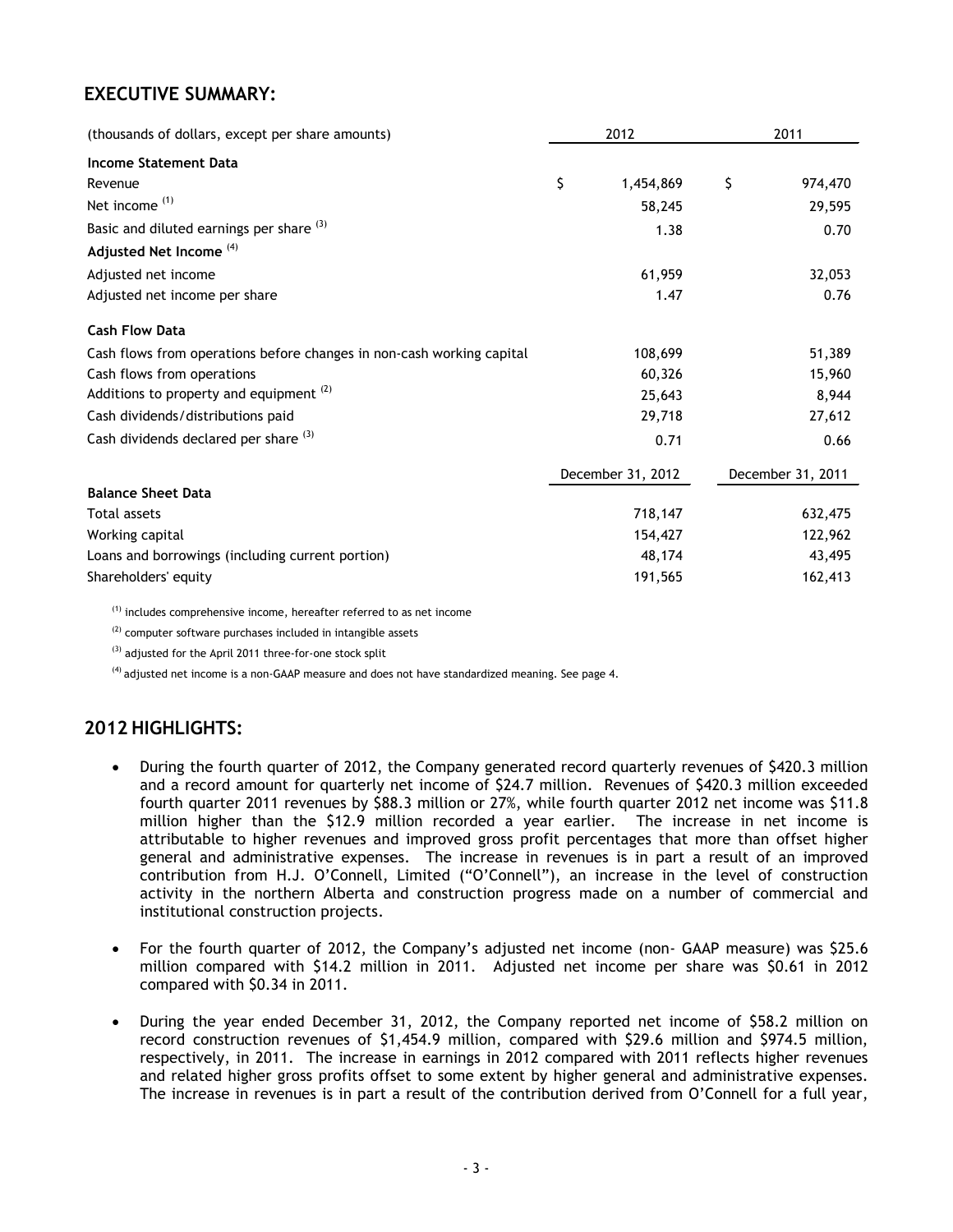but also an increase of construction activity in northern Alberta. The Company also benefited from the timing in the execution of a number of commercial and institutional projects in 2012.

- For the year ended December 31, 2012, the Company's adjusted net income (non-GAAP measure) was \$62.0 million compared with \$32.1 million in 2011. The increase in adjusted net income is a result of higher 2012 revenues combined with higher gross margin percentages, all offsetting higher general and administrative expenses. The adjusted net income per share for the year ended December 31, 2012 was \$1.47 compared with \$0.76 in 2011.
- On December 9, 2012, the Company announced that it entered into an agreement to acquire all of the outstanding shares of Nason Contracting Group Ltd. ("Nason"). The acquisition was completed on January 17, 2013. The total cost of the acquisition, including transaction expenses was approximately \$13.3 million, subject to closing adjustments. The \$12.8 million purchase price and related transaction expenses of \$0.5 million were funded with approximately \$8.3 million of cash and the issuance of 363,007 common shares from treasury valued at \$5.0 million. Nason is a recognized leader in the construction of water and wastewater facilities in Western Canada. Nason has a 40-year track record of successful construction projects throughout Alberta, British Columbia, Saskatchewan, Yukon and the Northwest Territories. Nason's head office, shops and yard are located in St. Albert, Alberta. Nason performs the majority of its work with its own forces, having particular strength in the execution of mechanical, electrical and instrumentation work.
- The Company's Board of Directors approved a 9% increase in the monthly dividend from \$0.055 to \$0.060 per share effective with the March 2012 dividend.
- During 2012, the Company secured \$1,293.2 million of new construction contracts including change orders on existing contracts and put in place work valued at \$1,454.9 million. The Company has in place backlog at December 31, 2012 of \$1,073.9 million, compared to \$1,235.6 million as at December 31, 2011.
- In the second quarter, the Company successfully achieved substantial completion of the Alberta Schools Alternative Procurement Project II. The project featured the construction of ten schools and was completed within the original time schedule.
- In May, Bird announced that it has been awarded a number of construction contracts totalling approximately \$235.0 million. The projects are located in a number of our operating districts within all of Bird's market segments. For a listing of the jobs, refer to Bird's previously issued press release.
- In June, the Company announced that Maple Leaf Foods awarded a subsidiary of Bird a contract to construct a new prepared meat processing facility located in Hamilton, Ontario. The 402,000 square foot plant will be the largest and most technologically advanced of its kind in Canada and is expected to achieve LEED® Silver environmental certification.
- In the third quarter of 2012, the Company was part of consortia shortlisted for a response to the Request for Proposal calls for the Iqaluit International Airport Improvement project located on Baffin Island, Nunavut and the North Island Hospitals project located on Vancouver Island, British Columbia.
- In the fourth quarter of 2012, the Company successfully achieved substantial completion of the RCMP "E" Division headquarters project. The RCMP "E" Division headquarters will be the largest RCMP division facility in Canada and will attain LEED® Gold certification.
- In the fourth quarter of 2012, the Company successfully achieved substantial completion of the Ontario Provincial Police ("OPP") modernization project. The OPP project consists of 17 facilities including the construction of new detachments, regional command centers and forensic identification units.
- In the fourth quarter, the Company was part of a consortium awarded a bulk excavation and civil works construction contract by Nalcor Energy at its Muskrat Falls Hydroelectric Generating Station, located on the Lower Churchill River in the Province of Newfoundland and Labrador.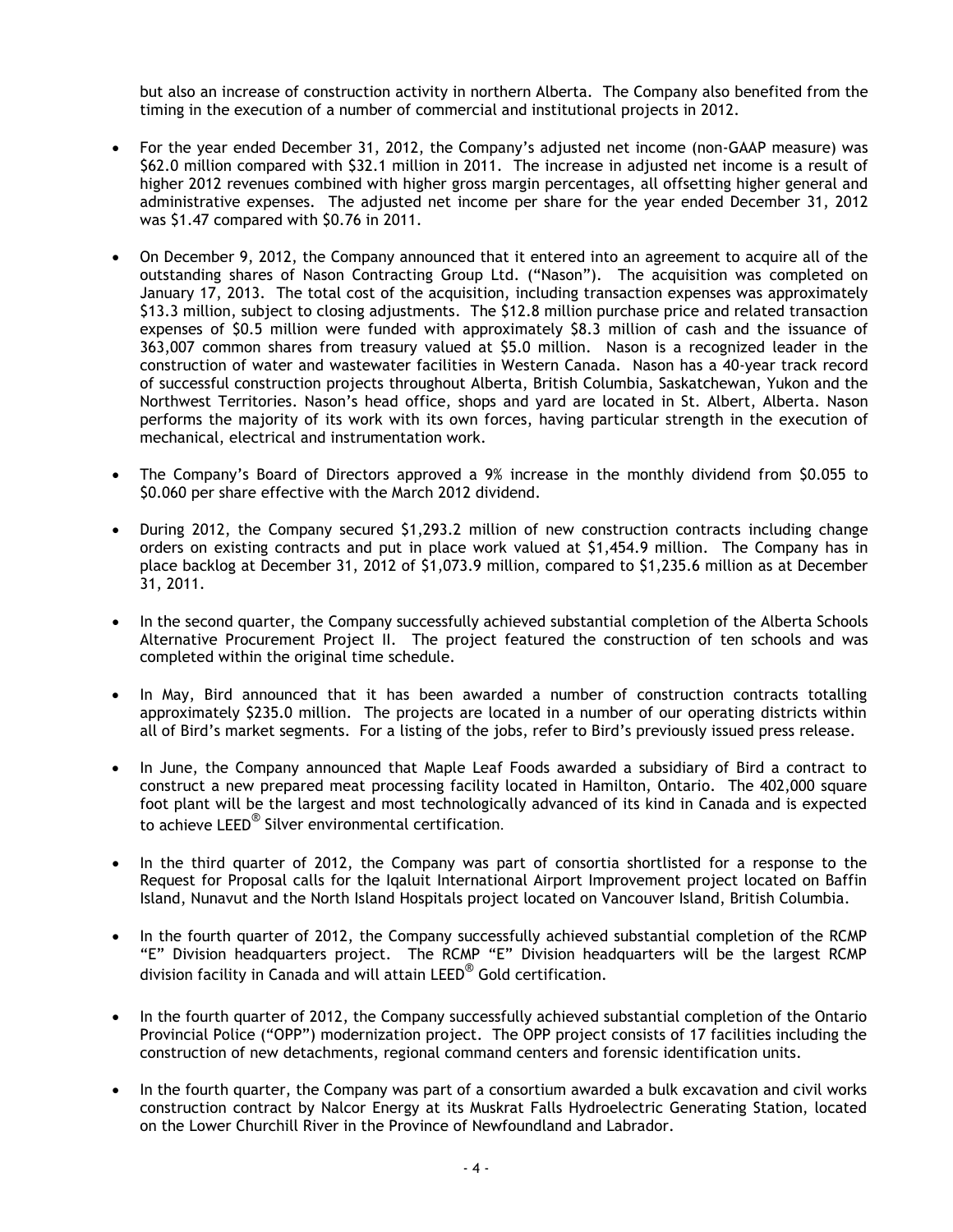# **ADJUSTED NET INCOME MEASURE (NON-GAAP INFORMATION):**

As disclosed in note 5 to the consolidated financial statements for the year ended December 31, 2011, \$6.0 million of the total purchase price attributable to the O'Connell acquisition was allocated to the value of the backlog acquired, \$8.4 million was allocated to the value attributed to customer relationships and \$0.8 million of transaction costs was expensed in the period. For accounting purposes, these intangible assets are assumed to have finite useful lives and accordingly, the amounts are amortized and expensed to income over the expected useful life of the respective assets. Management believes this accounting principle implies that there is a decline in the value of the acquisition to the Company immediately. Management believes that this principle is not consistent with the economics used by it to support the O'Connell acquisition, as the earnings potential of the business is not diminished by the amortization of the intangible assets. Accordingly, adjusted net income excludes the non-cash amortization expense associated with intangible assets, including the intangible asset amortization relating to the Rideau transaction completed in 2008. Adjusted net income also excludes transaction costs incurred in 2012 associated with the acquisition of Nason and in 2011 with the O'Connell acquisition as such costs are non-recurring expenses undertaken to achieve increased long-term future earnings and cash flows and are not associated with the income generating activities undertaken during the year. Management believes that the presentation of adjusted net income and adjusted net income per share provides useful information to shareholders and potential investors as it provides increased transparency and predictive value. Management uses adjusted net income to set targets, assess performance of the Company and set the Company's dividend payout rate.

# **NON-GAAP MEASURE:**

Adjusted net income and adjusted net income per share have no standardized meaning prescribed by GAAP and are not considered GAAP measures. Therefore, these measures may not be comparable with similar measures presented by others.

Adjusted Net Income (Non-GAAP Information) (thousands of dollars, except per share amounts)

|                                                       | 2012 |          |  | 2011   |
|-------------------------------------------------------|------|----------|--|--------|
| Net income as reported in financial statements (GAAP) |      | 58,245   |  | 29,595 |
| Amortization of intangible assets<br>Add:             |      | 4,811    |  | 2,648  |
| <b>Transaction costs</b><br>Add:                      |      | 319      |  | 756    |
| Associated tax effect<br>Add:                         |      | (1, 416) |  | (946)  |
| Adjusted net income (Non-GAAP Measure)                |      | 61,959   |  | 32,053 |
| Adjusted net income per share (Non-GAAP Measure)      |      | 1.47     |  | 0.76   |

During 2012, adjusted net income of \$62.0 million (\$1.47 per share) compares to \$32.1 million (\$0.76 per share) in 2011. During the periods reported, adjusted net income adjusts net income for amortization of intangible assets relating to business combinations.

### **NATURE OF THE BUSINESS:**

The Company operates as a general contractor with offices in St. John's, Halifax, Saint John, Wabush, Montreal, Toronto, Winnipeg, Calgary, Edmonton, St. Albert and Vancouver. The Company and its predecessors have been in operation for over 90 years and focus primarily on projects in the industrial, mining, commercial and institutional sectors of the general contracting industry. The Company utilizes fixed price, design-build, unit price, cost reimbursable, guaranteed upset price and construction management contract delivery methods.

While Bird self-performs some scopes of work on its projects, particularly in the industrial market sector and in conjunction with the civil construction and contract mining operations conducted by O'Connell, the majority of the overall construction risk rests with its subcontractors. The scope of the work of each subcontractor is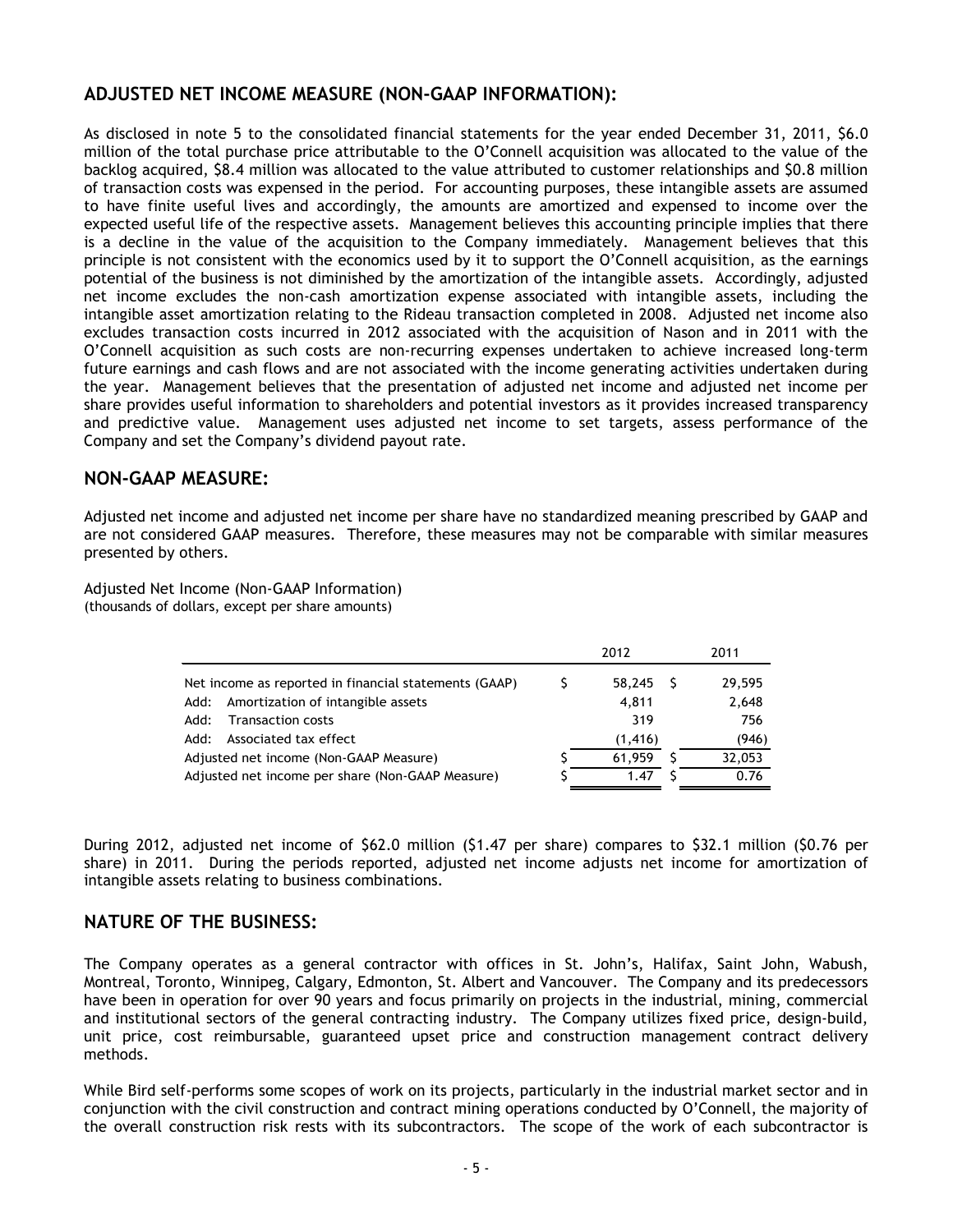defined by the same contract documents that form the basis of the Company's agreement with its clients. The terms of the agreement between the Company and its clients are replicated in the agreement between the Company and its subcontractors. These "flow-down" provisions substantially mitigate the risk borne by the Company. Depending on the value of the work, the Company may require bonds or other forms of contract security from subcontractors which will help mitigate exposure to possible additional costs should a subcontractor not be able to meet their contractual obligations. Bird's primary constraint on growth is the securement of new work at reasonable margins and the availability of qualified professional staff who can be assigned to manage the projects.

# **MISSION STATEMENT:**

The Company's mission statement is as follows:

### **Bird Construction Company turns ideas into reality through a tradition of building trust, delivering exceptional client service and creating value.**

The Company's long record of success is based on trust that has been built with clients, employees and business partners and a commitment to providing exceptional customer service. We are committed to providing a remarkable customer experience for our clients by understanding their goals for their project and then ensuring that these objectives are achieved. The Company's core values include:

### **Safety**

Safety is a moral obligation. Our goal is to attain a zero incident frequency.

### **Teamwork**

• We believe that the best results are achieved when everyone works together; our staff, our clients, our consultants and our subcontractors and suppliers.

### **Honesty and Integrity**

• We do what we say. We are always honest, truthful and conduct ourselves with integrity.

### **Fairness**

• We treat others as we would wish to be treated.

#### **Professionalism and Excellence**

• We conduct ourselves in a manner of which we are proud; as individuals, and as representatives of our Company and industry.

#### **Personal Growth**

We support employees in their goal to expand their skills and experience. We believe that employees are entitled to meaningful, satisfying work as they help advance the goals of the Company.

### **STRATEGY:**

The Company will pursue organic growth by expanding its construction activities for clients in the industrial, commercial and institutional market sectors. The Company will continue to utilize a range of contract formats and also will continue to pursue design-build projects across all market sectors. The design work required for these projects is typically specialized and varies widely based on the project type. Accordingly, the Company will continue to outsource design services in order to efficiently access the best expertise available. The Company's long-standing record of providing a quality product to its clients on time and standing behind that product after completion of construction has provided the opportunity for the Company to work with many clients on a repeat basis. The Company will continue to emphasize operational excellence as a means for generating new opportunities and thereby creating value.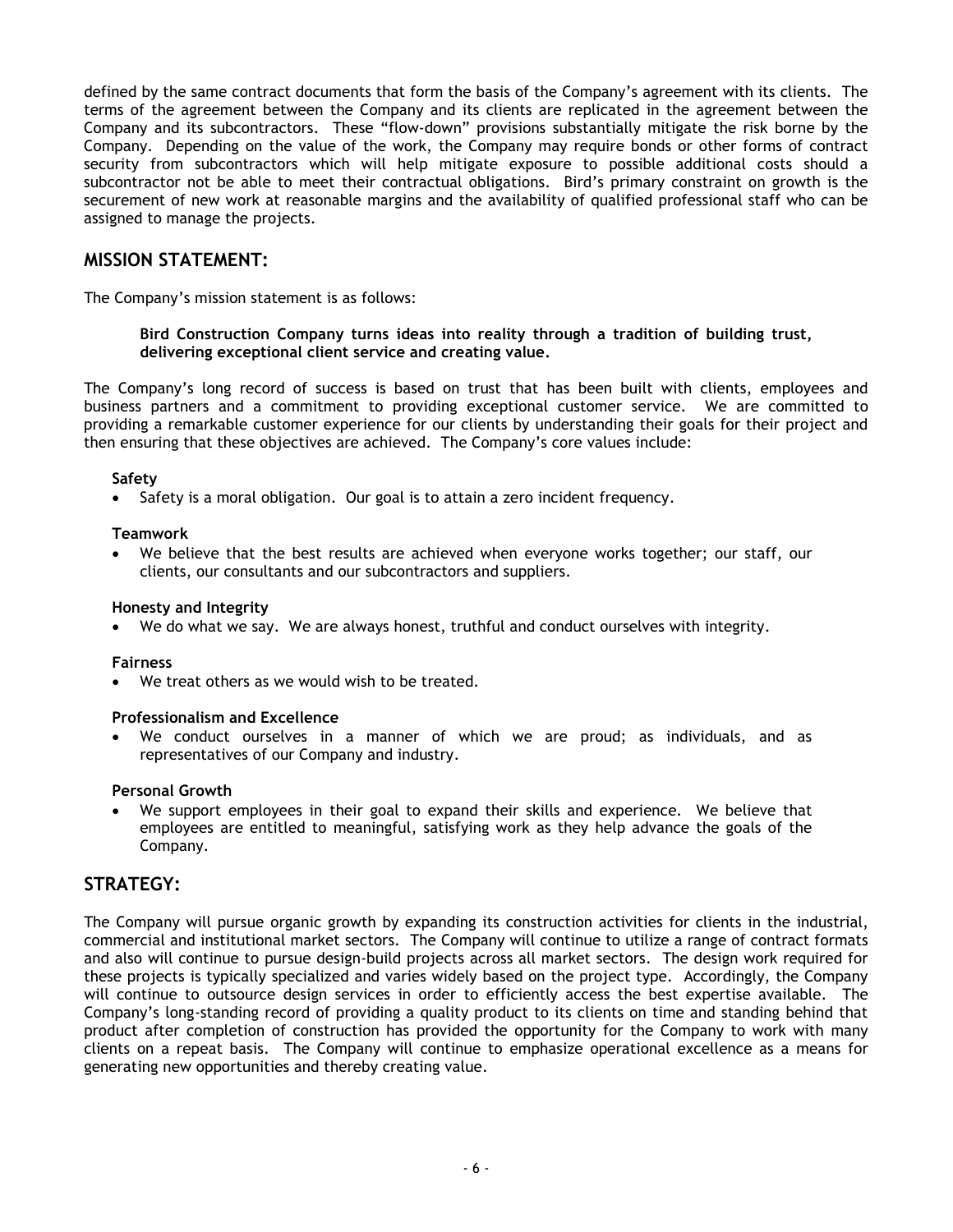The Company has secured and will continue to pursue design-build contracts with clients participating in the Public Private Partnership ("PPP") market in the institutional sector. In addition to the Company's more traditional role of acting as a construction contractor to the PPP project, the Company is actively looking to acquire an equity position in PPP projects as a means to support its construction operations and generate additional construction opportunities. The Company has accumulated shareholders' equity in order to have the financial capacity to pre-qualify for PPP construction contracts and should the right opportunities arise, acquire a non-controlling ownership interest in the PPP concession, using internally-generated funds. In the third quarter of 2012, the Company was part of consortia shortlisted to proceed to prepare bids for the Iqaluit International Airport Improvement project and the North Island Hospitals project located on Vancouver Island. The Company is seeking a minority equity position in these pursuits in addition to serving as a member of the respective design-build team.

The Company has developed expertise in the construction of water and wastewater treatment facilities and will continue to capitalize on this expertise. On December 9, 2012, the Company announced that it entered into an agreement to acquire all of the outstanding shares of Nason. The acquisition was completed on January 17, 2013. Nason has a 40-year track record and is a recognized leader in the construction of water and wastewater facilities in Western Canada. Nason performs the majority of its work with its own forces and has particular strength in the execution of mechanical, electrical and instrumentation work.

While there has been some recent signs of uncertainty in the market, the Company is still well positioned to capitalize on numerous construction activities in northern Alberta. In addition, the Company is also positioning itself to address the maintenance requirements of our oil sands clients. Achievement of this strategic initiative may be accomplished through an acquisition or through organic growth, or a combination of both. With oil sands production methods becoming increasingly more environmentally friendly, the Company will seek to develop construction expertise in the area of steam-assisted gravity drainage ("SAGD") as the industry moves in this direction. Through the acquisition of O'Connell, the Company expects to benefit from the many attractive opportunities that are expected to arise through the continued development of Canada's resource sector.

The Company has secured several heavy civil construction contracts with earth moving components in northern Alberta and the Company will continue to pursue these opportunities in the future.

The Company will continue its efforts to attract and retain a highly skilled professional work force to increase its capacity and productivity to deliver increasing revenues and earnings in the future. Bird prides itself in providing a working environment for its employees based on the principles of honesty, integrity, excellence and professionalism. We support employees in their goal to expand their skills and experience. The Company believes that employees are entitled to meaningful, satisfying work as they help advance the goals of the organization.

The Company emphasizes providing a safe working environment for its employees and those of its subcontractors. Our safety program is supported through ongoing safety training programs, on-site safety supervision and audits of these programs.

### **KEY PERFORMANCE DRIVERS:**

Securing profitable construction contracts and then controlling the costs during the execution of that work are key drivers of success for the Company.

In order to achieve this, new work must be available, which is a function of the general state of the economy. In periods of strong economic growth, capital spending will generally increase and there will be more opportunities available in the construction industry. Economic conditions in the construction industry generally improved in the latter half of 2011 and throughout the first half of 2012 with this improvement being reflected in the Company's revenues and gross margins reported in the last half of 2011 and through-out 2012.

The Company must be successful in securing profitable work when it is available. The construction industry is highly fragmented and accordingly, the Company competes with a number of international, national, regional and local construction firms. One of the Company's competitive advantages rests in its long-standing reputation for delivering high quality projects that fully meet the needs of the customer.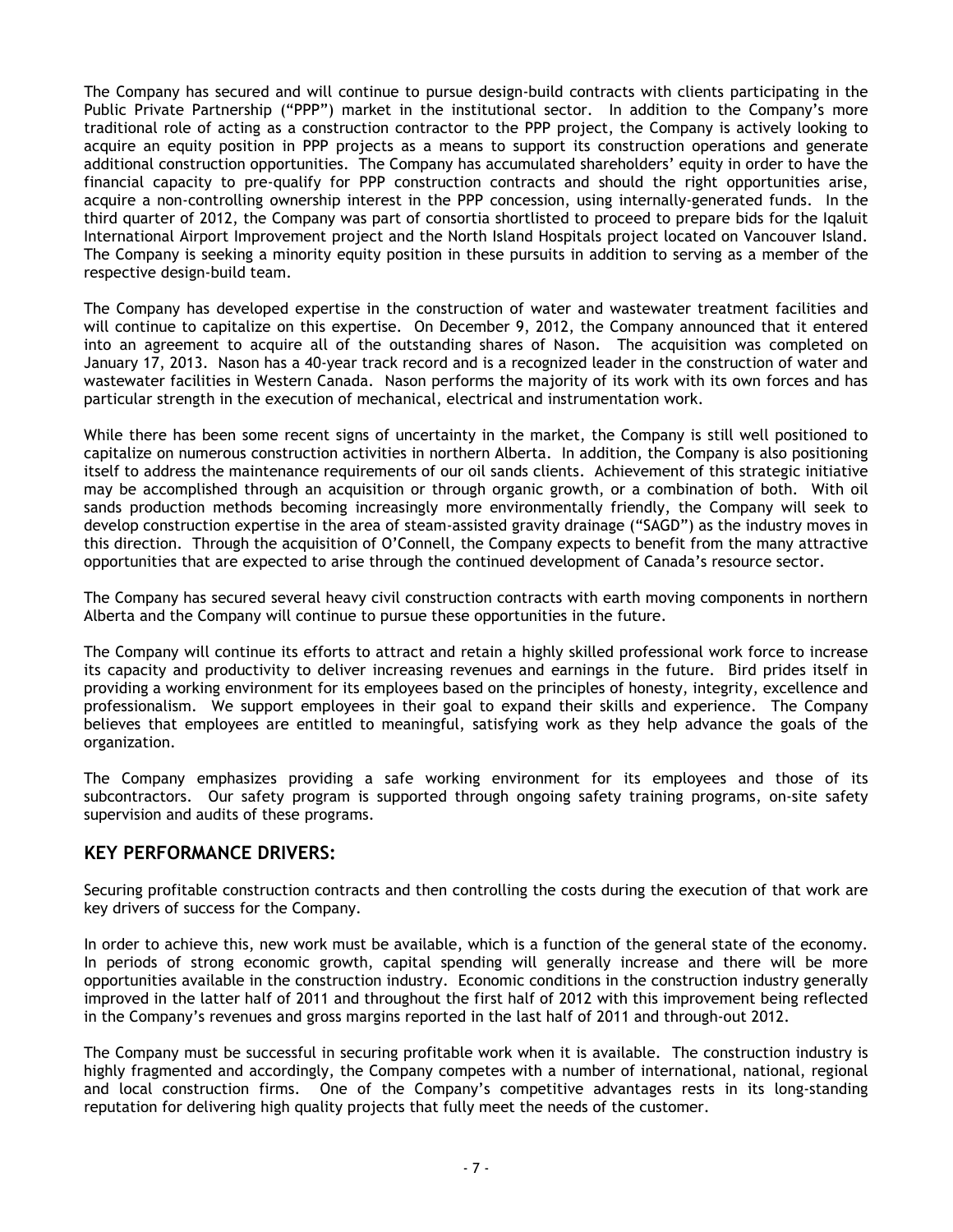The Company's success in securing work is also reflected in the value of backlog, which is the total value of all contracts awarded to the Company, less the total value of work completed on these contracts as of the date of the reporting period. This includes all contracts that have been awarded to the Company whether the work has commenced or will commence. The following table shows the Company's backlog at the end of the comparative reporting periods. In 2012, the Company experienced a strong level of securements of \$1,293.2 million, but the amount of backlog has declined during the year as a result of generating a record level of annual revenues in 2012. This level of year-end backlog is substantial, leaving the Company well positioned for 2013.

| (thousands of dollars) | 2012 |           | 2011      |
|------------------------|------|-----------|-----------|
|                        |      |           |           |
| Backlog                |      | 1,073,900 | 1,235,600 |

Once the Company has secured a potentially profitable contract, the profitability of that contract, measured by the gross profit percentage, is primarily a function of management's ability to control the costs associated with that contract. The following table shows the gross margin percentage realized by the Company in the comparative periods.

| 2012 | 2011 |
|------|------|
| 9.8% | 8.2% |

In 2012, a gross profit percentage of 9.8% represents an improvement compared to last year. The improvement is due to the timing and mix of construction projects executed in the respective periods, including the effects from the completion of a number of significant projects in 2012.

### **Financial condition**

In order to pursue and secure projects, the Company must have adequate working capital and equity retained in the business to support its surety and contract security requirements. The Company continually monitors the adequacy of its working capital and equity to satisfy contract security needs. The following shows the working capital and equity of the Company in the comparative reporting periods.

| (thousands of dollars) |         |         |
|------------------------|---------|---------|
|                        | 2012    | 2011    |
| Working capital        | 154,427 | 122,962 |
| Shareholders' equity   | 191,565 | 162,413 |

The increase in working capital in the year ended December 31, 2012 represents the extent to which net income adjusted for non-cash charges to income exceeds working capital used to fund dividends and the acquisition of property and equipment not financed with debt.

The increase in amount of shareholders' equity represents the extent to which 2012 earnings exceeded dividends declared and the cost relating to share based payments.

The Company believes it has sufficient working capital and equity to conduct its business in the ordinary course plus an amount to accommodate potential strategic initiatives.

#### **Safety**

At Bird Construction we believe that ensuring the safety of our employees, contractors and visitors to our job sites or offices is a moral obligation. Here, safety is not a competing priority with schedules or profitability, it is a company value and is embedded in the way we operate our business. We believe that safety is everybody's responsibility from the workers on our project sites to the leadership of the organization.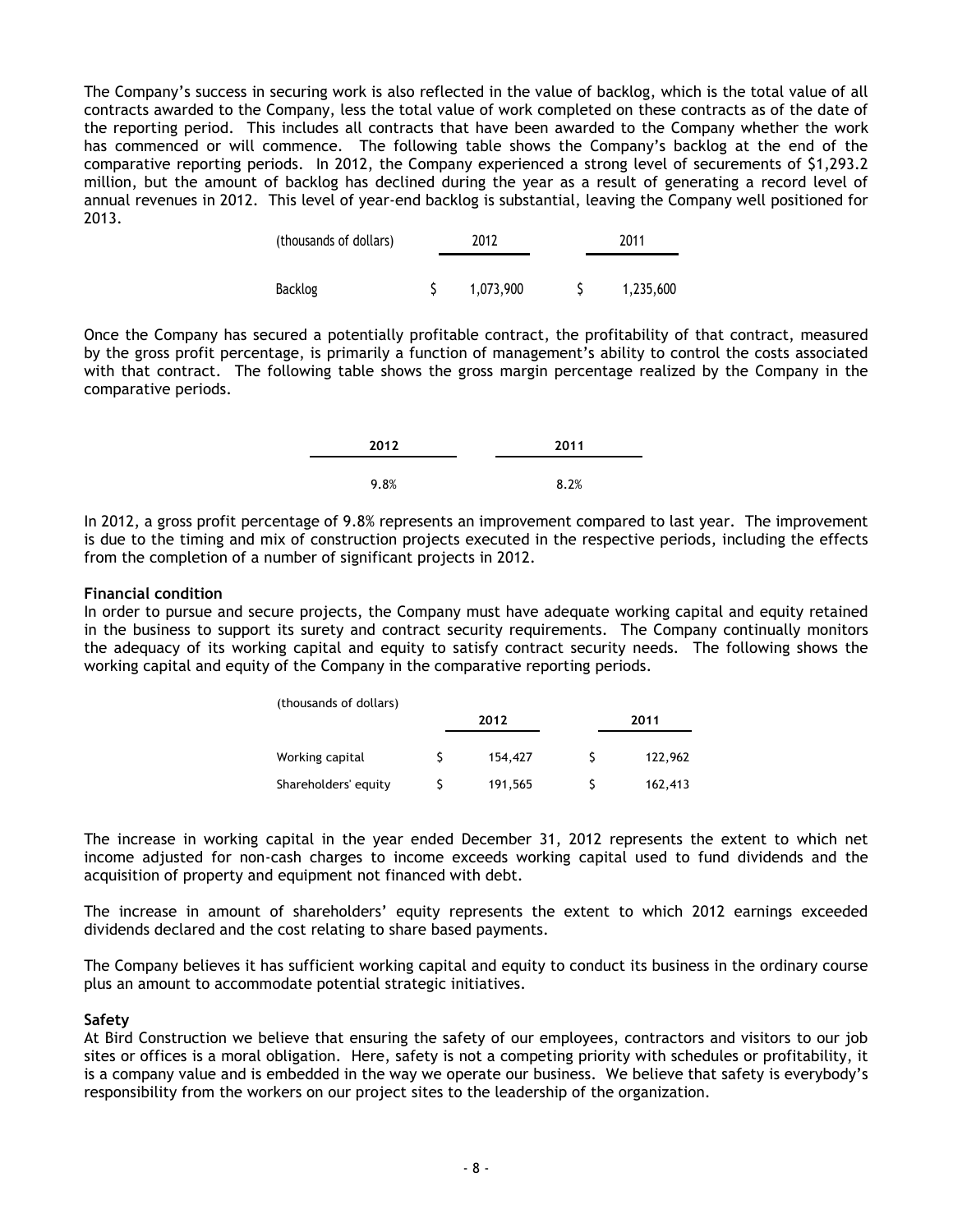To this end, Bird commits every reasonable effort in the interest of incident prevention to provide for safe and healthy working conditions, to eliminate hazards that can cause injury to workers or damage to property and equipment, and to promote a culture of shared accountability. We continue to work with our employees, our subcontractors, our clients and our suppliers in a spirit of consultation and cooperation to achieve this.

In 2012, Bird executed over 4.3 million man hours of work – a Company record – (2011 – 3.1 million man hours of work), while incurring eleven lost time incidents (LTI) for an LTI frequency of 0.50 (2011 – 0.30).

#### **Lost Time Incident Frequency**

| 2012 | 2011 |
|------|------|
| 0.50 | 0.30 |

### **RESULTS OF OPERATIONS:**

# **FISCAL 2012 COMPARED WITH FISCAL 2011**

During the year ended December 31, 2012, the Company generated a near record level of annual earnings of \$58.2 million on record construction revenue of \$1,454.9 million, compared with \$29.6 million and \$974.5 million, respectively, in 2011. The increase in 2012 earnings is a result of notably higher construction revenue and the related effect on gross profit, combined with an increase in the gross margin percentage in 2012, offset to some extent by higher general and administrative expenses, higher finance costs and a higher incidence of income tax expense, consistent with a higher level of pre-tax earnings.

In 2012, the Company generated adjusted net income (non-GAAP measure) of \$62.0 million or 93.1% higher than the amount recorded in 2011.

Record construction revenue of \$1,454.9 million in 2012 was \$480.4 million or 49.3% higher than the amount recorded in 2011. The significant increase in revenues was primarily attributable to the increase in construction activity derived from a full year contribution from O'Connell, combined with higher revenues principally derived from increased construction activity in northern Alberta. The Company also benefited from a considerable increase in revenues from progress made on a number of commercial projects associated with a general improvement in the economy. In 2011, the Company reported revenues from O'Connell for a four month period from September to December 2011 compared with a full year of revenue contribution in 2012.

In 2012, the Company's gross profit of \$143.0 million compares with \$80.3 million recorded a year ago. The increase is a result of considerably higher construction revenues and higher gross profit margin percentages in 2012 compared with those earned in 2011. In 2012, the gross profit margin percentage was 9.8% compared with 8.2% in 2011. The Company realized higher gross margin percentages as a result of the impact of the timing and mix of construction projects executed in 2012 compared with 2011, , including the effects from the completion of a number of significant projects in 2012.

General and administrative expenses of \$62.3 million in 2012 were \$20.4 million higher than the amount recorded in 2011. The increase in costs is in part attributable to the inclusion of O'Connell's general and administrative costs for a full 12 months in 2012, compared with only four months of expenses in 2011. In addition, the Company incurred higher staff costs necessary to support the higher revenue base, higher variable compensation expense consistent with higher 2012 earnings, and higher amortization expense primarily relating to intangible assets from the acquisition of O'Connell. Although total general and administrative costs increased in 2012 to support the increase in construction activity, they continue to represent approximately 4.3% of construction revenues, consistent with the Company's experience in 2011.

Finance income of \$4.1 million compares with \$3.8 million reported in 2011. The increase in finance income is a result of interest income relating to the accretion of holdback receivables, consistent with higher revenues and the related impact on holdback receivables and a smaller loss in 2012, resulting from a decline in the market value of the Company's investment in a portfolio of preferred shares.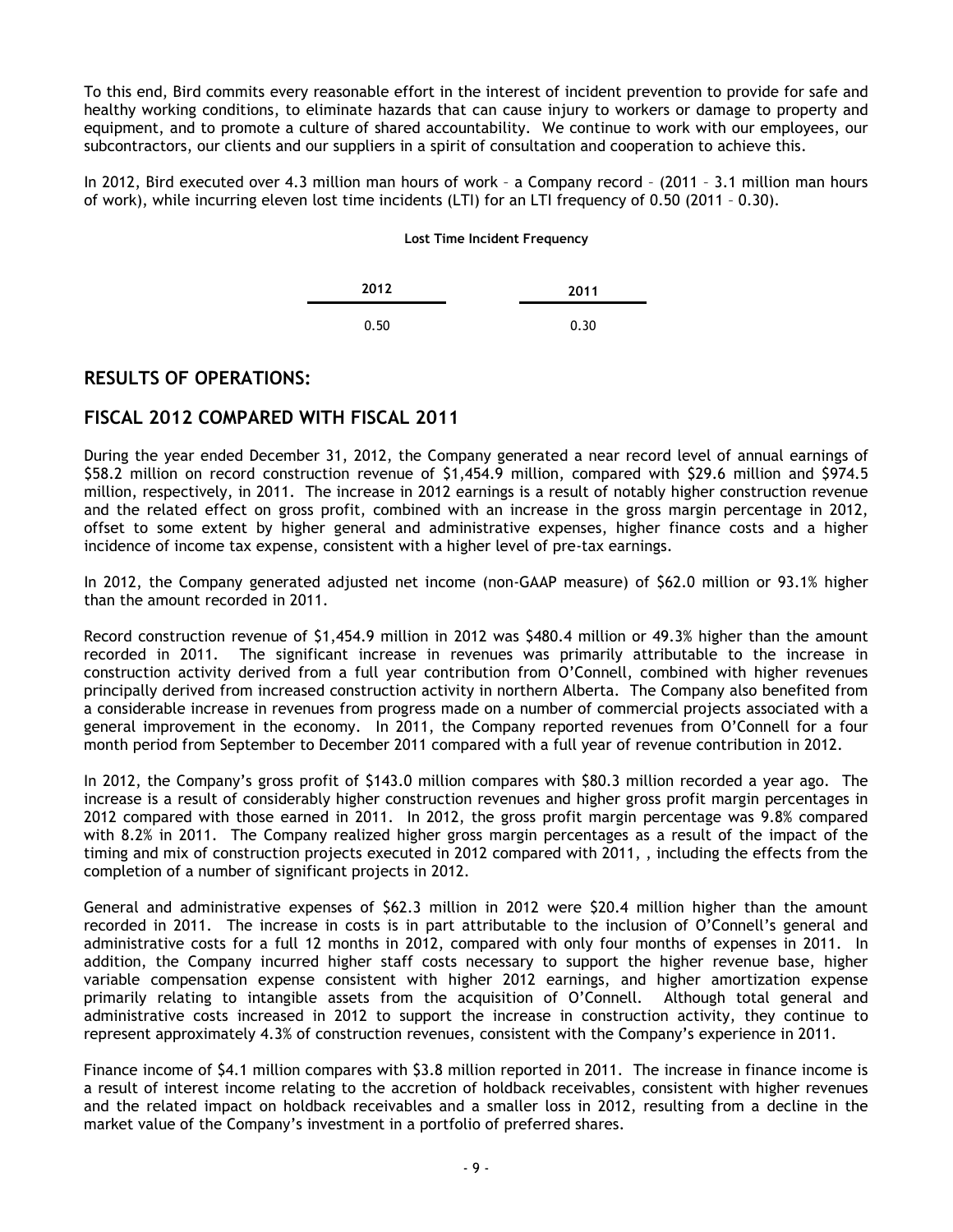Finance costs of \$3.7 million were \$2.1 million higher than 2011, primarily due to interest costs on the longterm debt used to finance the acquisition of O'Connell and to a lesser extent, interest on long-term debt used to finance equipment purchases of O'Connell in 2012.

In 2012, income tax expense of \$22.7 million was \$11.7 million higher than 2011, consistent with higher pre-tax earnings in 2012.

# **THREE MONTHS ENDED DECEMBER 31, 2012 COMPARED WITH THREE MONTHS ENDED DECEMBER 31, 2011**

**Selected Quarterly Financial Information**

**Consolidated Statements of Income and Comprehensive Income**

**Fourth Quarter**

(thousands of dollars)

|                                                             | For the three months ended<br>December 31 |             |    |             |
|-------------------------------------------------------------|-------------------------------------------|-------------|----|-------------|
|                                                             |                                           |             |    |             |
|                                                             | 2012                                      |             |    | 2011        |
|                                                             |                                           | (unaudited) |    | (unaudited) |
| Construction revenue                                        | \$                                        | 420,292     | \$ | 332,002     |
| Costs of construction                                       |                                           | 365,886     |    | 300,257     |
| <b>Gross Profit</b>                                         |                                           | 54,406      |    | 31,745      |
| General & administrative expenses                           |                                           | 19,573      |    | 15,076      |
| Income from operations                                      |                                           | 34,833      |    | 16,669      |
| Finance income                                              |                                           | 1,084       |    | 979         |
| Finance costs                                               |                                           | (1, 054)    |    | (759)       |
| Income before income taxes                                  |                                           | 34,863      |    | 16,889      |
| Income tax expense                                          |                                           | 10,159      |    | 3,965       |
| Net income and comprehensive income for the period          | S                                         | 24,704      | S  | 12,924      |
| Adjusted net income and comprehensive income for the period | S                                         | 25,561      | \$ | 14,150      |
| Basic and diluted earnings per share                        |                                           | 0.58        |    | 0.30        |
| Adjusted net income per share                               |                                           | 0.61        |    | 0.34        |

In the fourth quarter of 2012, the Company generated record quarterly earnings of \$24.7 million on record quarterly construction revenue of \$420.3 million compared with \$12.9 million and \$332.0 million, respectively, in 2011. Similar to the year-to-date results, the increase in current quarter earnings is a result of higher construction revenue combined with an increase in the gross margin percentage offset to some extent by higher general and administrative expenses. The increase in earnings is in part attributable to higher margins primarily due to favourable work conditions, a change in the timing and mix of work executed, combined with reaching substantial completion on a number of projects in the final quarter of the year.

In the fourth quarter of 2012, the Company generated adjusted net income (non-GAAP measure) of \$25.6 million compared with \$14.2 million in 2011.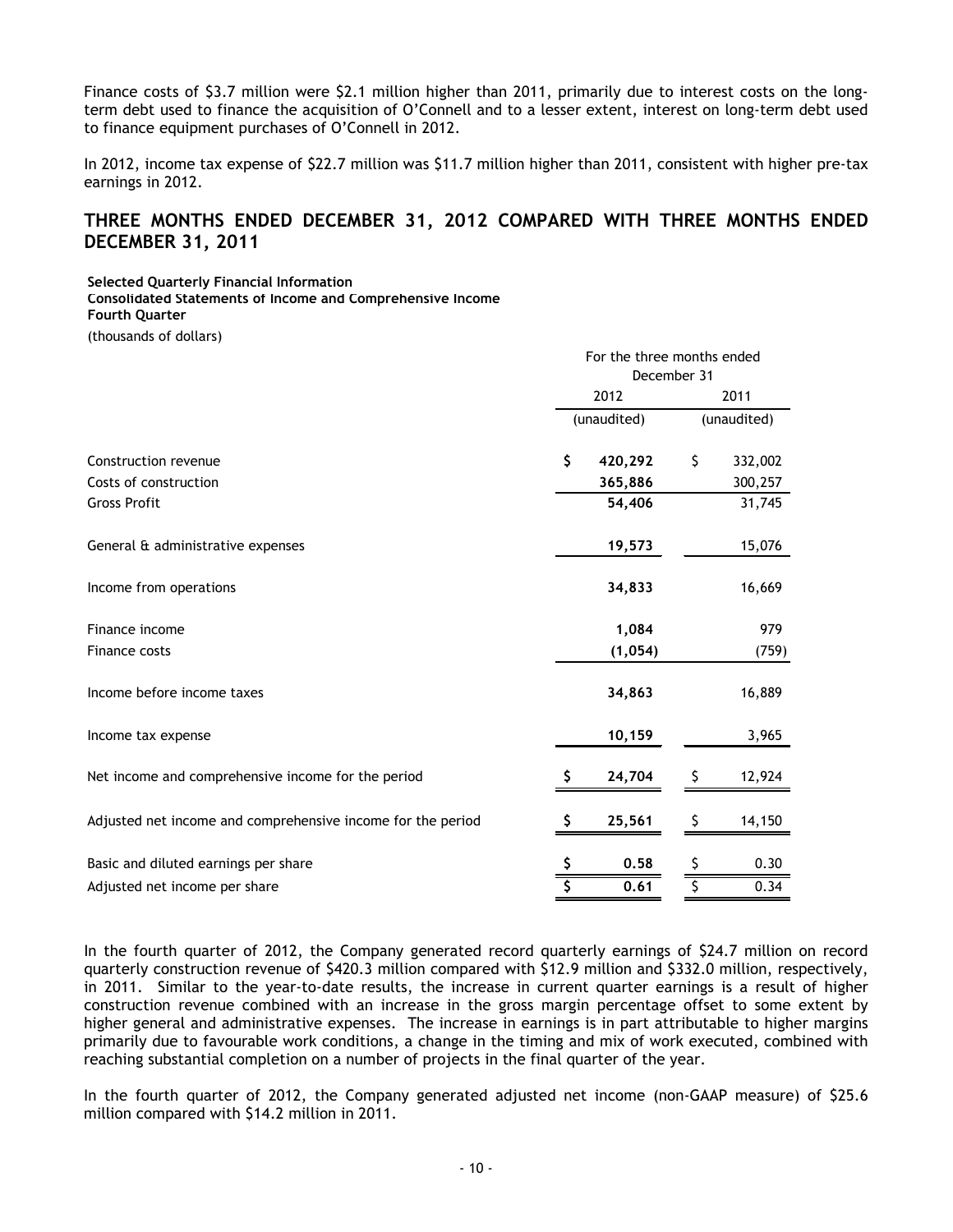Record construction revenue of \$420.3 million in the fourth quarter was \$88.3 million or 26.6% higher than the amount recorded in 2011. The growth in construction revenue primarily reflects the increase of construction activity on projects in the industrial market resulting from an increase in revenues derived from both O'Connell operations and our northern Alberta projects.

In the fourth quarter of 2012, the Company's gross profit of \$54.4 million compares with \$31.7 million recorded a year ago. An increase of \$22.7 million or 71.6% is a function of both higher revenues and higher gross profit margin percentages in 2012 compared with the same period a year ago. In the fourth quarter of 2012, the gross profit margin was 12.9% compared with 9.6% in 2011, as a result of the timing and mix of construction projects executed in the respective periods, including the effects from the completion of a number of significant projects in 2012..

General and administrative expenses of \$19.6 million in the quarter were \$4.5 million higher than the amount recorded in 2011. The increase is attributable to higher variable compensation costs consistent with higher earnings, and higher costs attributable to a larger staff complement required to manage increased construction activity, offset by lower amortization expense relating to intangible assets, primarily relating to the O'Connell acquisition. General and administrative costs represent 4.7% of construction revenues in 2012 compared with 4.5% of construction revenues in 2011.

Finance income of \$1.1 million is comparable to the \$1.0 million reported in 2011.

Finance costs of \$1.0 million were \$0.2 million higher than 2011, primarily due to interest costs on long-term debt used to finance equipment purchases in 2012.

In 2012, income tax expense of \$10.2 million was \$6.2 million higher than 2011, consistent with higher pre-tax earnings in the fourth quarter of 2012. Additionally, the company's effective tax rate increased, as the Company generated significant earnings in jurisdictions with higher income tax rates.

# **FUTURE OPERATING PERFORMANCE:**

Successful financial performance of the Company is dependent upon securing profitable construction contracts and then controlling the costs associated with the execution of the work. The ability to secure contracts is a function of the general state of the economy. Current period earnings reflect the execution of projects with modestly higher margins, consistent with generally improving market conditions, notwithstanding a degree of uncertainty due to the current economic state. At December 31, 2012, the Company's backlog stands at \$1.1 billion.

The Company's acquisition of O'Connell in 2011 enables Bird to undertake heavy civil opportunities in Canada's commodity, mining and hydro power markets. Recent volatility in commodity pricing has caused some of O'Connell's clients to re-examine their capital spending plans, which has resulted in uncertain timing for future construction prospects; however, the Company is well positioned to capitalize on these opportunities as they come to market. In addition, Bird's financial strength will allow O'Connell to pursue larger scale projects that it could not previously undertake because of limited financial capacity. In addition, the products and services offered by Bird and O'Connell complement each other. There are opportunities for O'Connell to apply their earth moving expertise to Bird projects and for Bird to offer their building expertise to O'Connell projects. With the expertise acquired through O'Connell, the Company plans on pursuing and self-performing civil construction projects with earth moving components. With the recent acquisition of Nason, their expertise in mechanical, electrical and instrumentation aspects of water and wastewater projects in remote locations will complement Bird's general contracting and civil construction knowledge and this synergy will provide further growth opportunities for the Company.

The industrial market contributed 43% of 2012 revenues (31% in 2011). The increase in revenues from the sector in 2012, relative to 2011, is a result of a full year's contribution from O'Connell, combined with the fact that O'Connell's clients executed significant capital expenditure programs in 2012. In addition, for the most part, oil sands capital expenditure programs in 2012 continued the positive momentum established in the last half of 2011. Although the outlook for the level of 2013 oil sands activity is somewhat uncertain due to a combination of constraints surrounding pipeline capacity and volatile commodity pricing, reasonable amounts of oil sands activity is expected to continue into 2013, and Bird has the capacity to participate successfully in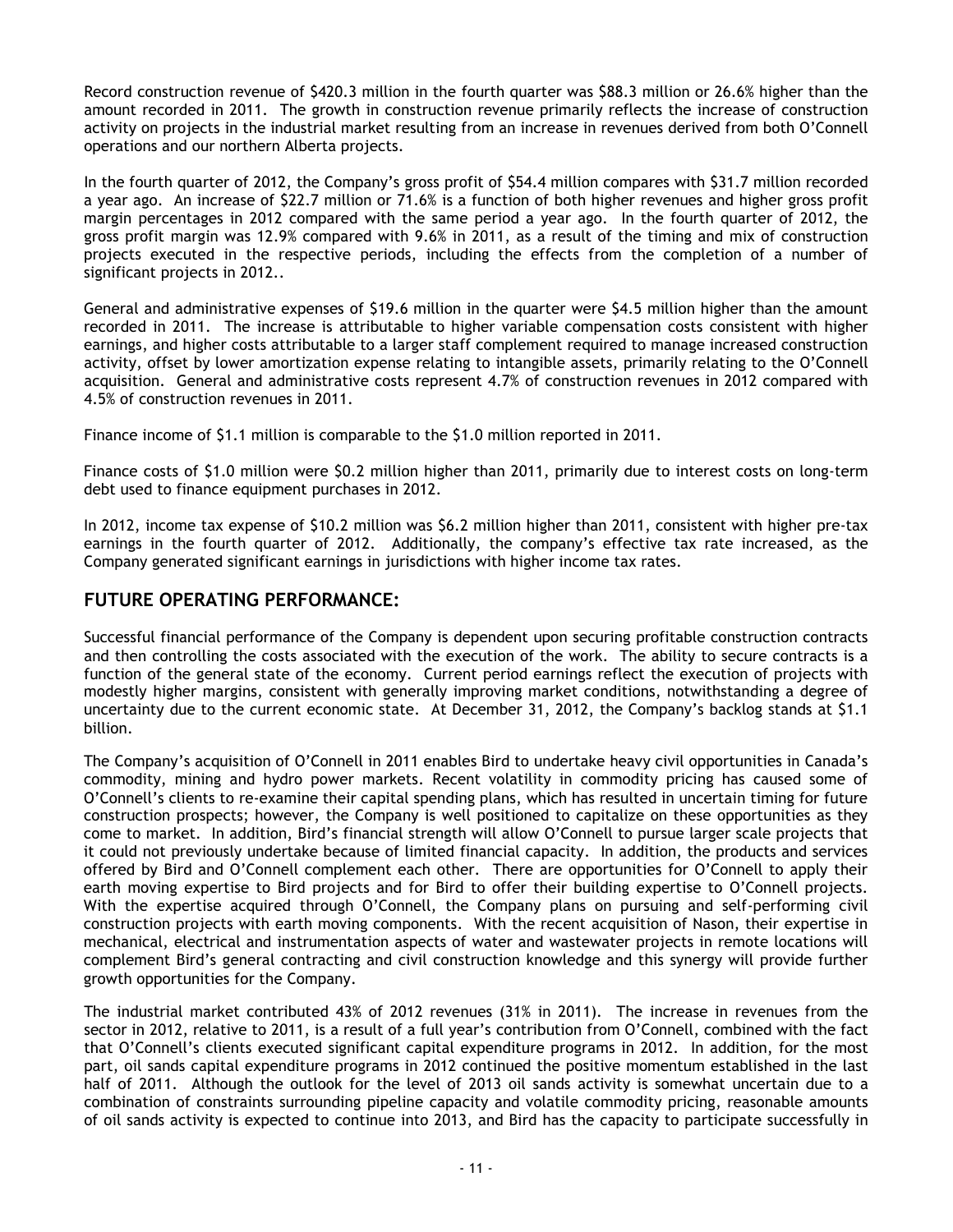this sector moving forward. Mining sector activity is also expected to be somewhat uncertain, which may put pressure on the Company's ability to replicate 2012 results in 2013; however, the Company is currently pursuing a number of hydroelectric and other civil work programs which could contribute to results in 2013 and beyond.

The institutional sector represented 37% of 2012 revenues (58% in 2011). While the proportion of total volume of institutional projects declined, the Company still executed a respectable volume of institutional work in 2012. The Company anticipates that institutional spending will be limited, as all levels of government are still under pressure to address budget deficits. However, the Company will continue to be active in the PPP sector and will be submitting proposals for projects of this nature in 2013 and beyond. Competition for these projects will continue to be intense and there can be no assurance that the Company will be successful in achieving contract awards.

The retail and commercial sector represented 20% of 2012 revenues (11% in 2011). In 2012, the economic recovery continued to progress with a resultant increase in revenues derived from the sector. The total commercial revenues in 2012 almost tripled those realized in 2011, reflecting the construction of a variety of facilities in this sector. For 2013, the Company expects this sector to remain consistent with 2012, although the market will remain very competitive.

While we remain confident in our longer-term prospects, we do not believe that the 2012 results will be replicated in 2013, based on the level of profitability we anticipate our backlog will produce and the market conditions we foresee in 2013.

#### **Backlog**

During the year, the Company secured \$1,293.2 million in new construction contracts (including change orders to existing contracts). The Company's backlog is \$1,073.9 million at December 31, 2012, compared to \$1,235.6 million as at December 31, 2011. With respect to the current backlog, \$865.4 million is expected to be put in place during 2013, leaving \$208.5 million to carry forward to 2014 and beyond. The following table outlines the changes in the amount of the Company's backlog throughout the current fiscal period and with a comparison to the prior year.

| <b>Backlog</b>        |
|-----------------------|
| (millions of dollars) |

| December 31, 2010                         | \$<br>1,229.6 |
|-------------------------------------------|---------------|
| Securements and Change Orders in 2011     | 975.2         |
| Acquired with O'Connell                   | 152.3         |
| Cancellations                             | (147.0)       |
| Realized in construction revenues in 2011 | (974.5)       |
| December 31, 2011                         | 1,235.6       |
| Securements and Change Orders in 2012     | 1,293.2       |
| Realized in construction revenues in 2012 | (1,454.9)     |
| December 31, 2012                         | 1,073.9       |

In addition to backlog, at December 31, 2012, the value of uncompleted construction management contract work, for which the Company acts as an agent for the customer, is \$96.0 million, compared with \$136.4 million at December 31, 2011.

### **ACCOUNTING POLICIES:**

The Company's significant accounting policies are outlined in the notes to the December 31, 2012 and 2011 Consolidated Financial Statements.

#### **Future accounting changes**

IFRS 9 *Financial Instruments* was issued in November 2009 and addresses classification and measurement of financial assets. It replaces the multiple category and measurement models in IAS 39 *Financial Instruments - Recognition and Measurement* for debt instruments with a new mixed measurement model having only two categories: amortized costs and fair value through profit or loss. IFRS 9 also replaces the models for measuring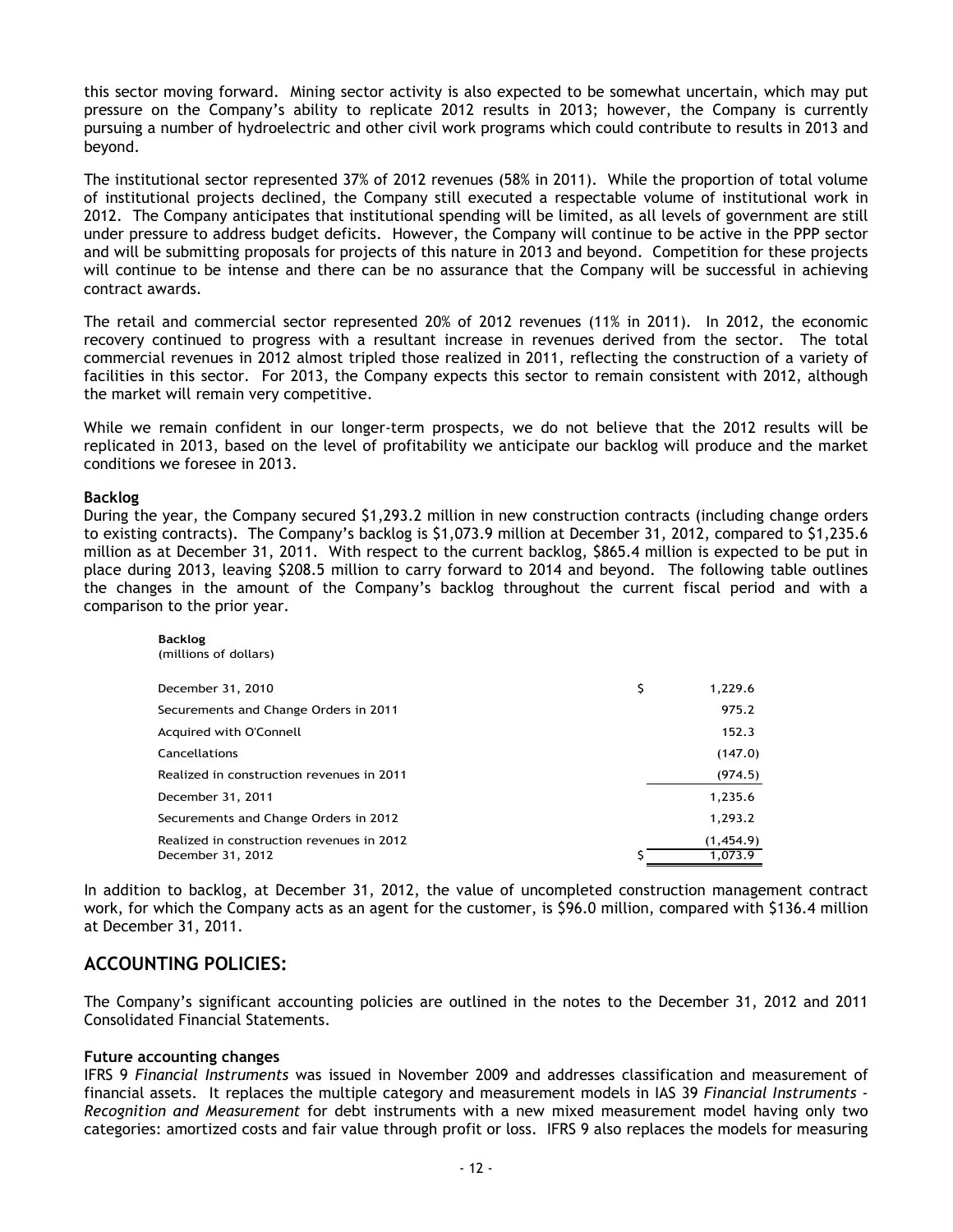equity instruments. Such instruments are either recognized at fair value through profit or loss or at fair value through other comprehensive income. Where equity instruments are measured at fair value through other comprehensive income, dividends are recognized in profit or loss to the extent that they do not clearly represent a return of investment; however, other gains and losses (including impairments) associated with such instruments remain in accumulated comprehensive income indefinitely. Requirements for financial liabilities were added in October 2010, and they largely carried forward existing requirements in IAS 39 *Financial Instruments – Recognition and Measurement*, except that fair value changes due to credit risk for liabilities designated at fair value through profit and loss would generally be recorded in other comprehensive income. In January 2012, the effective date was revised to January 1, 2015, with earlier application permitted. The extent of the impact of adoption of IFRS 9 (2010) has not yet been determined.

In May 2011, the International Accounting Standard Board ("IASB") issued IFRS 10 *Consolidated Financial Statements*, which is effective for annual periods beginning on or after January 1, 2013, with early adoption permitted. IFRS 10 replaces the guidance in IAS 27 *Consolidated and Separate Financial Statements* and SIC-12 *Consolidation – Special Purpose Entities*. IAS 27 (2008) survives as IAS 27 (2011) *Separate Financial Statements*, only to carry forward the existing accounting requirements for separate financial statements. IFRS 10 provides a single model to be applied in the control analysis for all investees, including entities that currently are SPEs in the scope of SIC-12. In addition, the consolidation procedures are carried forward substantially unmodified from IAS 27 (2008). The Company intends to adopt IFRS 10 in its financial statements for the annual period beginning on January 1, 2013. The Company does not expect IFRS 10 to have a material impact on the financial statements.

In May 2011, the IASB issued IFRS 11 *Joint Arrangements*, which is effective for annual periods beginning on or after January 1, 2013, with early adoption permitted. If an entity applies this Standard earlier, it shall also apply IFRS 10, IFRS 12, IAS 27 (2011) and IAS 28 (2011) at the same time. IFRS 11 replaces the guidance in IAS 31 *Interests in Joint Ventures*. Under IFRS 11, joint arrangements are classified as either joint operations or joint ventures. IFRS 11 essentially carves out of the previous definition of jointly controlled entities, those arrangements which although structured through a separate vehicle, such separation is ineffective and the parties to the arrangement have rights to the assets and obligations for the liabilities and are accounted for as joint operations in a fashion consistent with jointly controlled assets/operations under IAS 31. In addition, under IFRS 11, generally there is no longer a free choice of equity accounting or proportionate consolidation for joint ventures; the equity method of accounting is required subject to certain exceptions. The Company intends to adopt IFRS 11 in its financial statements for the annual period beginning on January 1, 2013. The extent of the impact of adoption of IFRS 11 has not yet been determined.

In May 2011, the IASB issued IFRS 12 *Disclosure of Interests in Other Entities*, which is effective for annual periods beginning on or after January 1, 2013, with early adoption permitted. If an entity applies this Standard earlier, it need not apply IFRS 10, IFRS 11, IAS 27 (2011) and IAS 28 (2011) at the same time. IFRS 12 contains the disclosure requirements for entities that have interests in subsidiaries, joint arrangements (i.e. joint operations or joint ventures), associates and/or unconsolidated structured entities. Interests are widely defined as contractual and non-contractual involvement that exposes an entity to variability of returns from the performance of the other entity. The required disclosures aim to provide information in order to enable users to evaluate the nature of, and the risks associated with, an entity's interest in other entities, and the effects of those interests on the entity's financial position, financial performance and cash flows. The Company intends to adopt IFRS 12 in its financial statements for the annual period beginning on January 1, 2013. The Company does not expect IFRS 12 to have a material impact on the financial statements because of the nature of the Company's interest in other entities.

In May 2011, the IASB published IFRS 13 *Fair Value Measurement*, which is effective prospectively for annual periods beginning on or after January 1, 2013. The disclosure requirements of IFRS 13 need not be applied in comparative information for periods before initial application. IFRS 13 replaces the fair value measurement guidance contained in individual IFRSs with a single source of fair value measurement guidance. It defines fair value as the price that would be received to sell an asset or paid to transfer a liability in an orderly transaction between market participants at the measurement date, i.e. an exit price. The standard also establishes a framework for measuring fair value and sets out disclosure requirements for fair value measurements to provide information that enables financial statement users to assess the methods and inputs used to develop fair value measurements and, for recurring fair value measurements that use significant unobservable inputs (Level 3), the effect of the measurements on profit or loss or other comprehensive income. IFRS 13 explains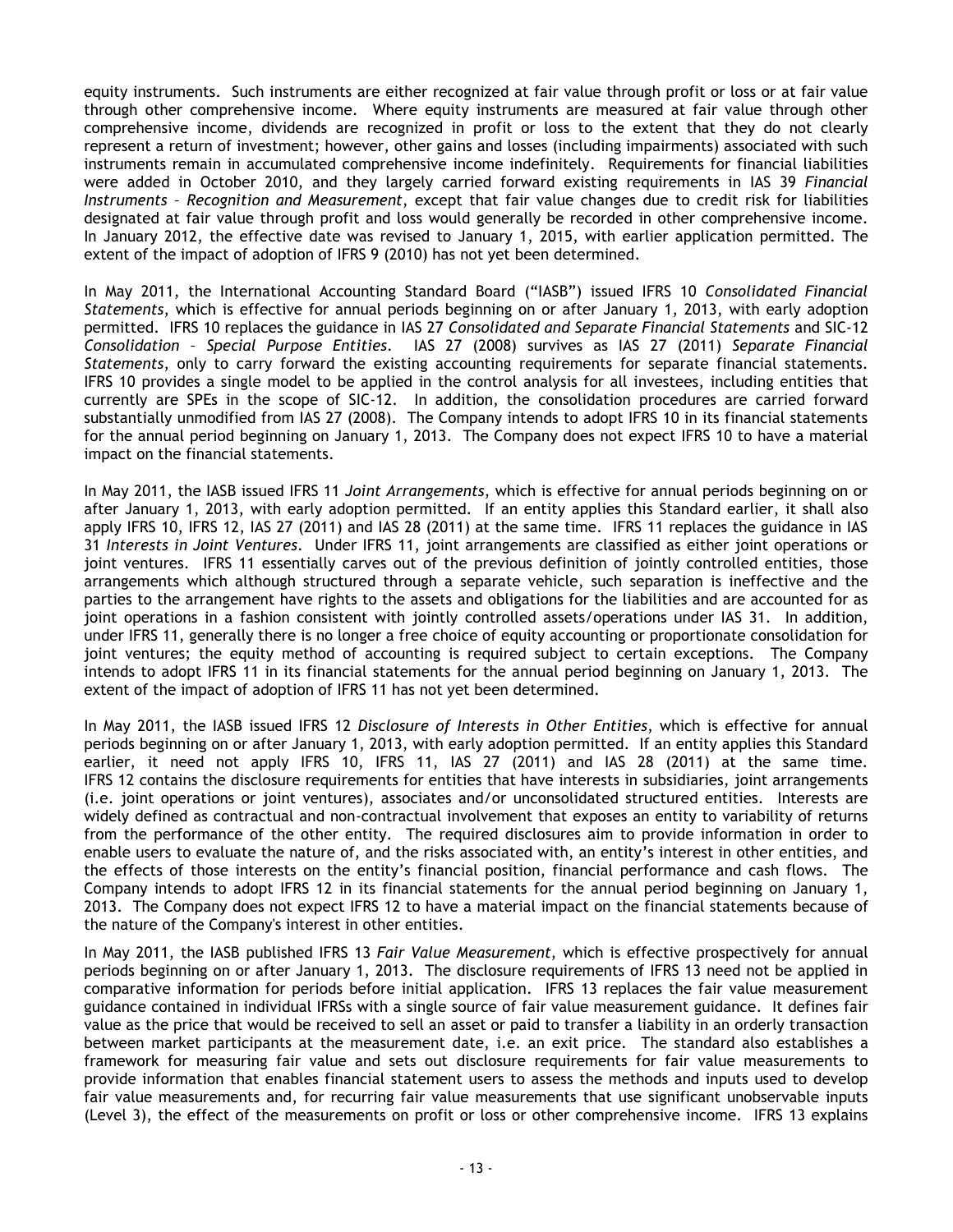'how' to measure fair value when it is required or permitted by other IFRSs. IFRS 13 does not introduce new requirements to measure assets or liabilities at fair value, nor does it eliminate the practicability exceptions to fair value measurements that currently exist in certain standards. The Company intends to adopt IFRS 13 prospectively in its financial statements for the annual period beginning on January 1, 2013. The Company does not expect IFRS 13 to have a material impact on the financial statements.

# **SUMMARY OF QUARTERLY RESULTS:**

The table below summarizes the results for the eight most recent quarters (in thousands of dollars, except per share amounts). Although the Company experiences some seasonality in its business, variations in net income from quarter to quarter primarily reflect the differences in the profitability of the contracts administered in the respective quarters. Contracts typically extend over several quarters and sometimes over several years. For purposes of quarterly financial reporting, the Company must estimate the cost required to complete each contract to assess the overall profitability of the contract and the amount of gross profit to recognize for the quarter. Such estimating includes contingencies to allow for certain known and unknown risks. The magnitude of the contingencies will depend on the nature and complexity of the work to be performed. As the contract progresses and remaining costs to be incurred and risk exposures become more certain, contingencies will typically decline, although certain risks will remain until the contract has been completed, and even beyond. As a result, earnings may fluctuate significantly from quarter to quarter, depending on whether large and/or complex contracts are completed or nearing completion during the quarter, or have been completed in immediately prior quarters.

There are also a number of other factors that can affect the Company's revenues and profit from quarter to quarter. These include the timing of contract awards, the value of subcontractor billings and project scheduling. Management does not believe that any individual factor is responsible for changes in revenue from quarter to quarter.

| (thousands of dollars) |           | 2011                            |       |        |         | 2012      |         |           |
|------------------------|-----------|---------------------------------|-------|--------|---------|-----------|---------|-----------|
|                        | <u>Q1</u> | Q2                              | Q3    | $Q_4$  | Q1      | <u>Q2</u> | Q3      | <u>Q4</u> |
| Revenue <sup>(1)</sup> |           | 171,155 192,752 278,561 332,002 |       |        | 294,654 | 343,083   | 396,840 | 420,292   |
| Net income $(1)$       | 4.109     | 3.013                           | 9.549 | 12.924 | 6.435   | 9.002     | 18,104  | 24,704    |
| Earnings per share (2) | 0.10      | 0.07                            | 0.23  | 0.30   | 0.15    | 0.22      | 0.43    | 0.58      |

(1) Revenue and net income include the contribution of O'Connell from August 31, 2011, the date of acquisition

 $(2)$  Adjusted for the April 2011 three-for-one stock split

# **FINANCIAL CONDITION, CAPITAL RESOURCES AND LIQUIDITY:**

The Company believes that its strong balance sheet, including equity of \$191.6 million and \$154.4 million of working capital provides it with the financial capacity to support all of our contract security requirements, including the ability to secure performance bonds, issue labour and material bonds, issue letters of credit to support contract requirements and provide parent company performance guarantees. Although the Company has more recently introduced long-term debt into its capital structure coincident with the acquisition of O'Connell, management believes that the amount of long-term debt totaling \$48.2 million at December 31, 2012 is manageable in light of the level of earnings of the Company to support interest and principal payments under the debt, combined with the amount of Shareholders' equity retained in the business. The Company expects to utilize cash from operations, existing working capital, including cash and cash equivalent balances, and draws on its credit facilities to fund liabilities as they become due, finance future capital expenditures and pay dividends on shares.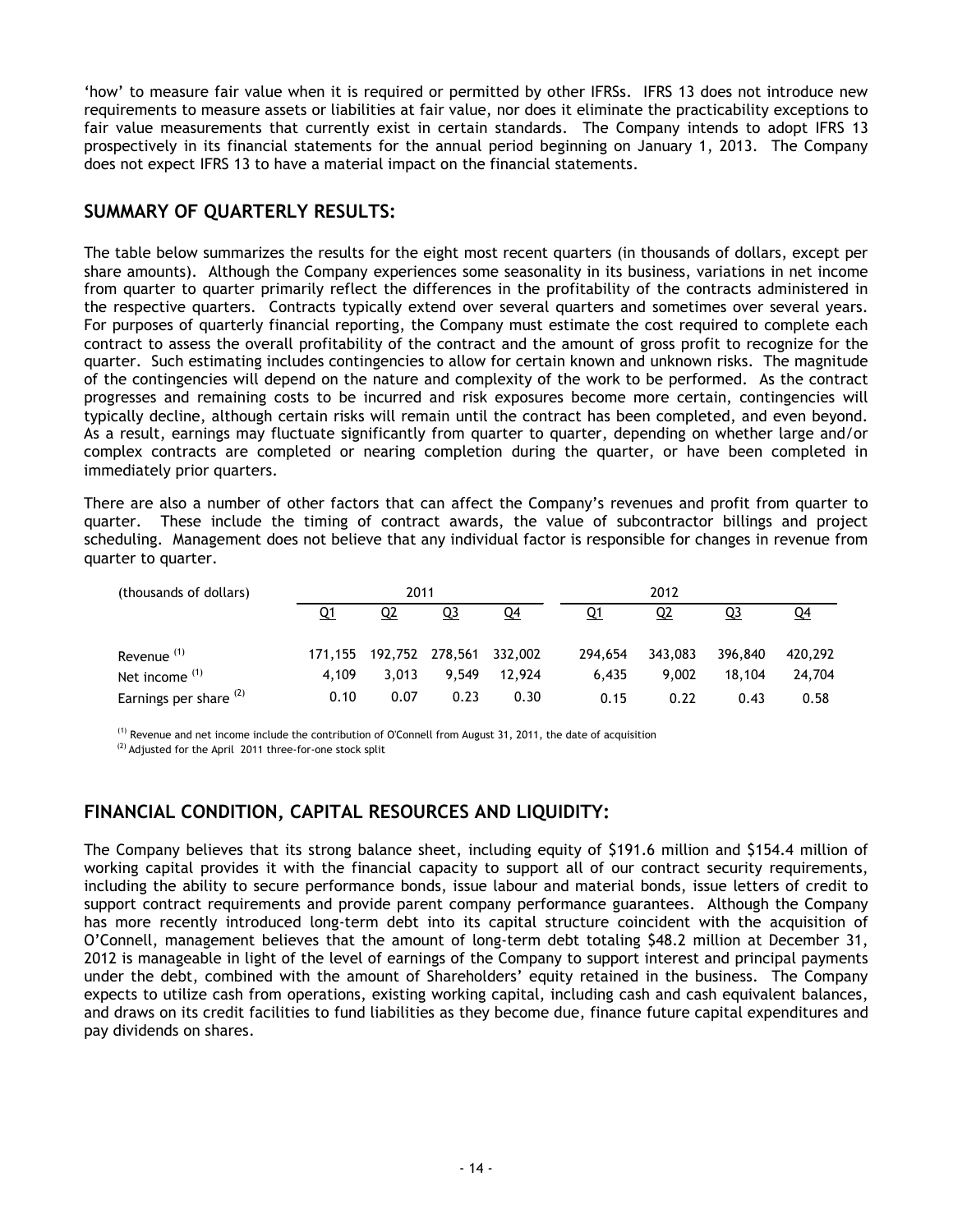The following table outlines the amount of Shareholders' equity, working capital, long-term debt and backlog at December 31, 2012 and December 31, 2011.

| <b>Financial Condition table</b><br>(thousands of dollars) |    | 2012      | 2011 |           |  |
|------------------------------------------------------------|----|-----------|------|-----------|--|
| Shareholders' equity                                       | \$ | 191,565   |      | 162,413   |  |
| Working capital                                            | \$ | 154,427   |      | 122,962   |  |
| Long-term debt                                             | \$ | 48,174    |      | 43,495    |  |
| Backlog                                                    | Ś  | 1,073,900 |      | 1,235,600 |  |

In conjunction with the acquisition of O'Connell, the Company initially secured total long-term debt financing of \$45.6 million, which combined with the use of \$37.8 million of cash and the assumption of a contingent consideration obligation valued at \$2.1 million was used to finance the transaction. The long-term debt secured was originally comprised of five-year term debt of \$30.6 million, one-half of which was financed using fixed interest rates and the remainder using variable interest rates. The debt was secured by the equipment owned by O'Connell. In addition, a vendor take-back of \$15.0 million due in four annual equal payments was used in part to finance the total acquisition price. During 2012, the Company made \$12.2 million of principal repayments and issued \$15.3 million of new debt to finance purchases of heavy equipment in the year to support the ongoing operations of O'Connell. The following table provides details of outstanding debt as at December 31, 2012 and principal repayments due over the next five years, excluding the amortization of debt financing costs of \$0.3 million.

| Debt                   | Amount   | Year 1     | Year 2 | Year 3       | Year 4 | Year 5         |
|------------------------|----------|------------|--------|--------------|--------|----------------|
| (thousands of dollars) |          |            |        |              |        |                |
| Loans and borrowings   | \$48,460 | $5$ 13.957 | 14.288 | $5 \t14.472$ | 5.743  | $\blacksquare$ |
|                        |          |            |        |              |        |                |

#### **Credit Facilities**

The Company has a number of credit facilities available to it to support the issuance of letters of credit, finance future capital expenditures and finance the day-to-day operations of the business.

#### **Issuance of Letters of Credit**

The Company has available \$131.5 million of demand facilities used to primarily support the issuance of letters of credit. All letters of credit issued under these facilities are supported by the pledge of Company-owned financial instruments.

Letters of credit are typically issued to support the Company's performance obligations relating to PPP construction projects. The following table outlines the amount of the credit facilities, the amount of issued letters of credit and the amount of collateral pledged in support of the outstanding letters of credit.

| (thousands of dollars)                          | 2012    | 2011    |
|-------------------------------------------------|---------|---------|
| Operating line of credit                        | 131.500 | 131,500 |
| Letters of credit issued                        | 31,561  | 42,750  |
| Collateral pledged to support letters of credit | 40.215  | 52,685  |

In 2012, the amount of outstanding letters of credit declined by \$11.1 million compared with the previous year end. This reduction reflects the expiry of a number of letters of credit on their scheduled termination dates.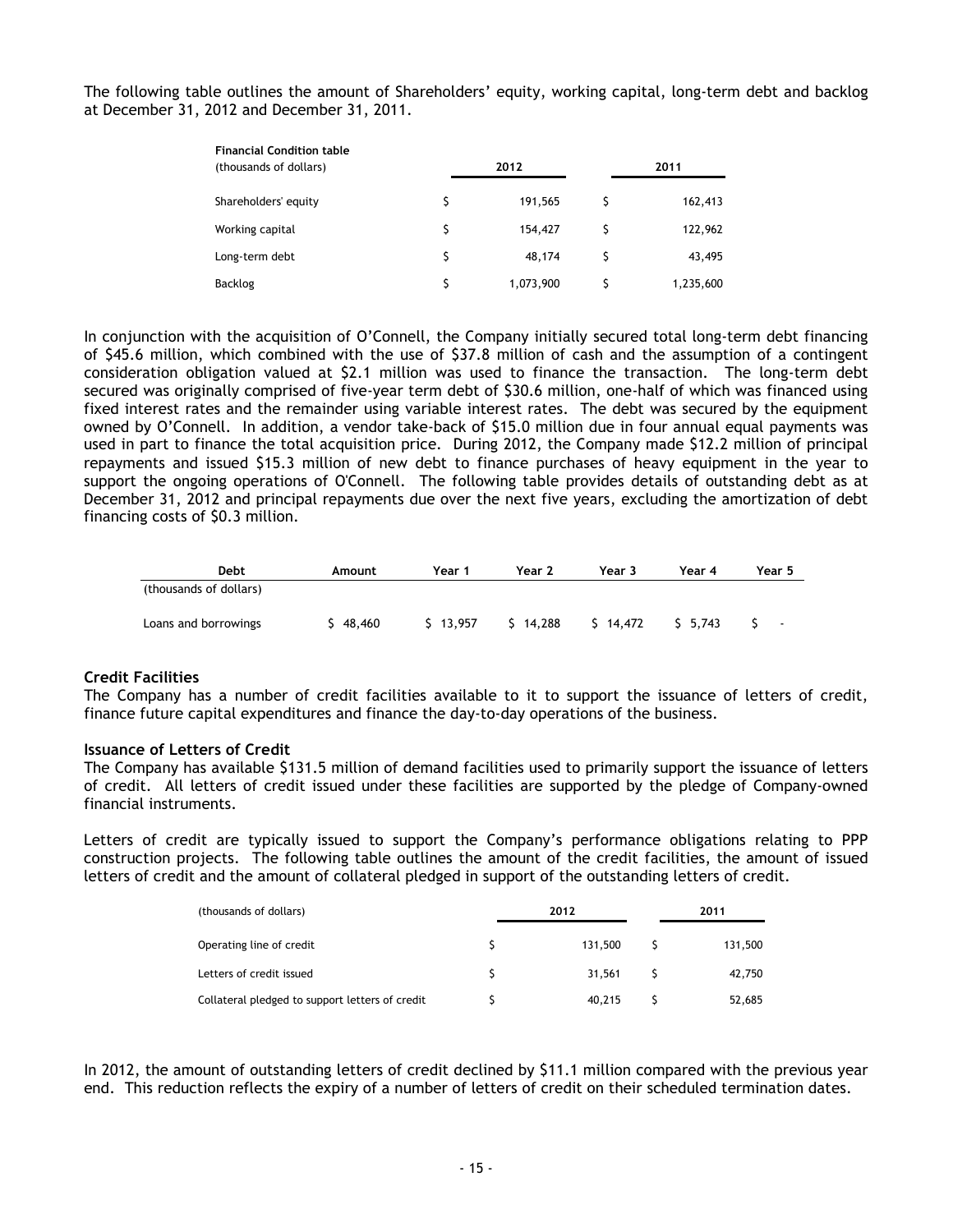#### **Operating Lines of Credit**

(a) Five-year committed revolving line of credit:

The Company has a five-year committed unsecured revolving line of credit for \$30.0 million with a Canadian chartered bank. This facility may be used in the normal course of business for general working capital purposes, and to fund future capital expenditures and qualifying permitted acquisitions. At December 31, 2012, no amounts were outstanding under this facility. This credit facility includes standard default and covenant provisions whereby accelerated repayment may be required if the Company were to violate certain financial covenants.

(b) Committed revolving line of credit:

A subsidiary of the Company has a committed revolving credit facility of \$20.0 million to be used to finance normal course operations of the subsidiary. Borrowings under this facility are secured by a first charge against the accounts receivable of O'Connell. This credit facility is used for the purpose of financing general working capital requirements. At December 31, 2012, the Company had no outstanding amounts due under this facility. This credit facility includes standard default and covenant provisions whereby accelerated repayment may be required if the subsidiary were to violate certain financial covenants.

At December 31, 2012, the Company was in compliance with all debt covenants relating to its operating lines of credit. The Company expects to continue to comply with these provisions.

#### **Equipment Financing**

- (a) A subsidiary of the Company has an equipment financing facility with a Canadian chartered bank for \$20.0 million for the purpose of financing future equipment purchases. At December 31, 2012, the Company has drawn \$3.2 million under this facility. Draws under this facility are permitted until May 31, 2015. The facility allows the Company access to term financing for up to five years with a maximum amortization period of 84 months. Interest can be set using either a fixed or variable rate option. Any draws under this facility will be secured by equipment purchased with the proceeds from the loan.
- (b) In addition, the Company has an operating lease line of credit for \$42.5 million with the financing arm of a major heavy equipment supplier to finance operating equipment leases. Draws under this facility are recognized as operating leases for accounting purposes. At December 31, 2012, the Company has drawn \$25.1 million under this facility. The Company's total lease commitments are outlined under Contractual Obligations.

#### **Liquidity**

A manageable amount of long-term debt used to finance the acquisition of O'Connell, a high proportion of working capital represented by cash and other liquid securities and access to a number of unutilized credit facilities will enable the Company to meet its obligations as they become due. The amount of equity retained in the business supports the Company's strategic objectives including active participation in the PPP infrastructure market, while also providing the Company with sufficient financial capacity to withstand a downturn in the construction industry should it occur.

#### **Financial Position**

The following table provides an overview of the Company's financial position for the period indicated.

|                                     | 2012 |         | 2011 |         |
|-------------------------------------|------|---------|------|---------|
| Financial Position Data             |      |         |      |         |
| Cash and cash equivalents           |      | 183,079 |      | 173,402 |
| Investment in marketable securities |      | 15.956  |      | 16.752  |
| Working capital                     |      | 154,427 |      | 122,962 |
| Long-term debt                      |      | 48,174  |      | 43.495  |
| Shareholders' equity                |      | 191.565 |      | 162,413 |

As a component of working capital, the Company maintains significant balances of cash and cash equivalents and investments in liquid securities. At December 31, 2012, these balances consisted of \$183.1 million of cash and cash equivalents and \$16.0 million of liquid securities for a total of \$199.1 million. The \$199.1 million is comprised of the Company's \$154.4 million of working capital plus a working cash balance of \$42.1 million, which offsets a corresponding non-cash net liability position, and \$2.5 million of cash held to finance the current dividend payable. These components are summarized in the following table for December 31, 2012 and December 31, 2011.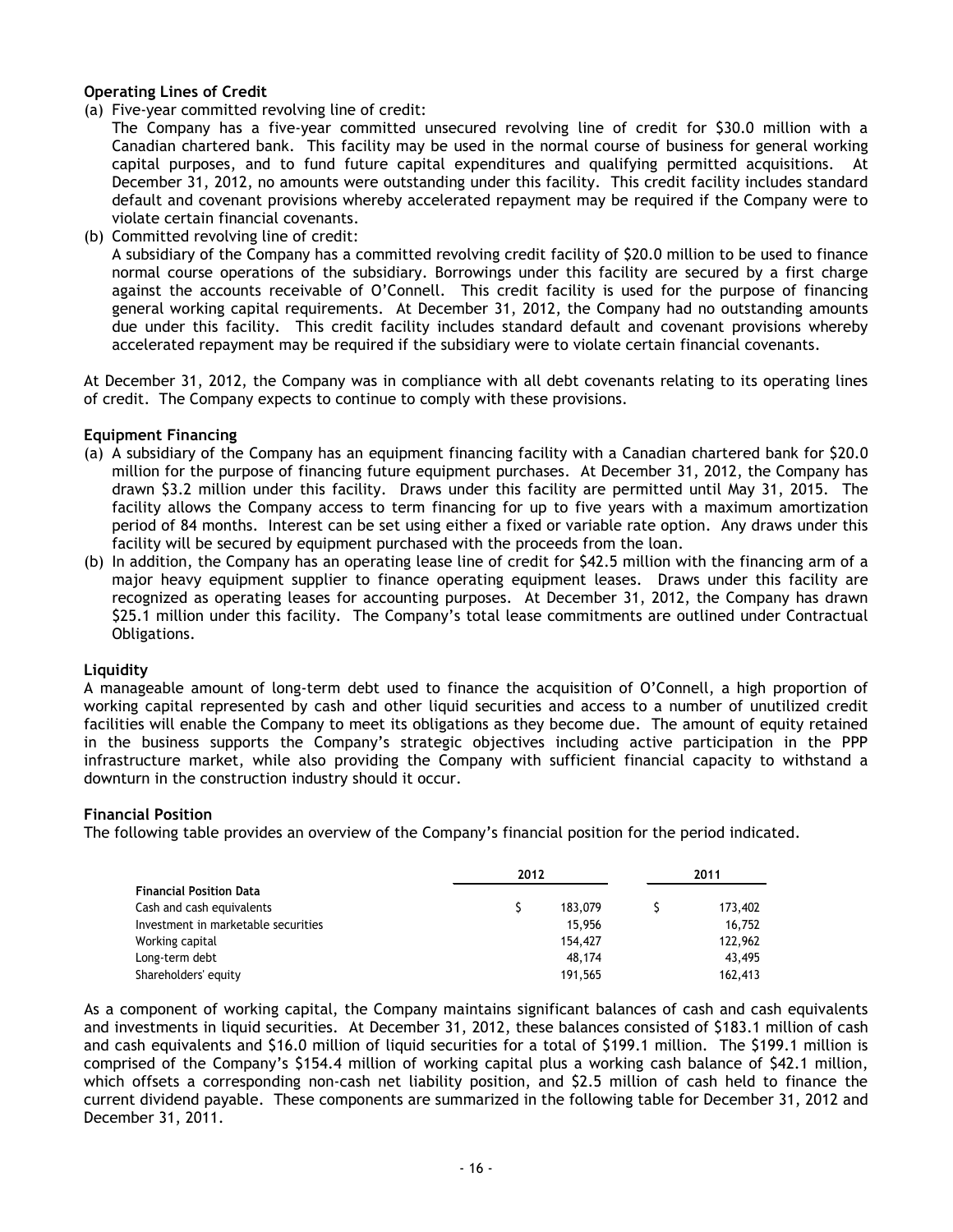| (thousands of dollars)                                                                                       | 2012 |                   | 2011 |                   |
|--------------------------------------------------------------------------------------------------------------|------|-------------------|------|-------------------|
| Investment in marketable securities (preferred shares)<br>Cash and cash equivalents held for working capital |      | 15.956<br>138,471 |      | 16,752<br>106,210 |
|                                                                                                              |      | 154,427           |      | 122,962           |
| Cash held for dividends payable                                                                              |      | 2,529             |      | 2,318             |
| Dividends payable                                                                                            |      | (2,529)           |      | (2,318)           |
| Working cash                                                                                                 |      | 42,079            |      | 64,874            |
| Non-cash net current liabilities                                                                             |      | (42,079)          |      | (64, 874)         |
| Working capital                                                                                              |      | 154,427           |      | 122,962           |

The Company's non-cash net current asset/liability position fluctuates significantly in the normal course of business from period to period, primarily due to the timing of differences between the settlement of payables due to subcontractors and suppliers, billings and collection of accounts receivable from clients, and also the timing of settlement of income taxes payable. The working cash balance absorbs these fluctuations with no net impact to the Company's net working capital position or ability to access surety support.

### **Cash Flow Data**

**Working Capital Components**

The following table provides an overview of cash flows during the years indicated:

| (thousands of dollars)                         |  | 2012      | 2011 |           |
|------------------------------------------------|--|-----------|------|-----------|
| <b>Cash Flow Data</b>                          |  |           |      |           |
| Operating activities                           |  | 60.326    |      | 15,960    |
| Investing activities                           |  | (24, 051) |      | (60, 882) |
| Financing activities                           |  | (26, 598) |      | 883       |
| Increase/decrease in cash and cash equivalents |  | 9.677     |      | (44, 039) |

#### **Operating Activities**

During the year ended December 31, 2012, operating activities generated cash of \$60.3 million. This was comprised of \$108.7 million of cash from operating activities before changes in non-cash working capital, and \$48.4 million of cash used to fund an increase in the Company's non-cash working capital position, which represents a normal course fluctuation in the Company's net current liability position. In some periods, this fluctuation will be a use of cash, as in the current period, but in other periods, it will be a source of cash, tending to balance out over time and having no net impact on the Company's working capital.

#### **Investing Activities**

During the year ended December 31, 2012, the Company used \$24.1 million of cash in investing activities, while in 2011, investing activities used cash of \$60.9 million. The higher level of investing activity in 2011 in large part represents the cash required to fund the O'Connell transaction in August of that year. In 2011, the Company used \$65.1 million of net cash to acquire a 100% interest in O'Connell. Partially offsetting the use of cash to acquire O'Connell in 2011 was the net receipt of cash of approximately \$12.5 million resulting from the maturity of bonds included in the Company's bond and preferred share investment portfolio.

In 2012, the Company used \$25.6 million to purchase property and equipment including software compared with \$8.9 million in 2011. The increase in capital expenditures in 2012 relates primarily to purchases of heavy equipment to support the ongoing operations of O'Connell. Partially offsetting the use of cash in 2012 was the net receipt of cash of approximately \$0.7 million, resulting from the redemption of preferred share investments held in the Company's investment account.

### **Financing Activities**

During the year ended December 31, 2012, \$26.6 million of cash was used in financing activities compared to a source of cash of \$0.9 million in 2011. In 2012, the Company paid monthly dividends totaling \$29.7 million. In addition, the Company received cash from the issuance of long-term debt of \$15.3 million, used primarily to finance the purchases of heavy equipment to support the operations of O'Connell. Approximately \$12.2 million of cash was used to repay long-term debt in 2012. In 2011, the Company received cash from the issuance of long-term debt of \$30.7 million, net of \$0.4 million to finance the O'Connell acquisition, and \$2.2 million of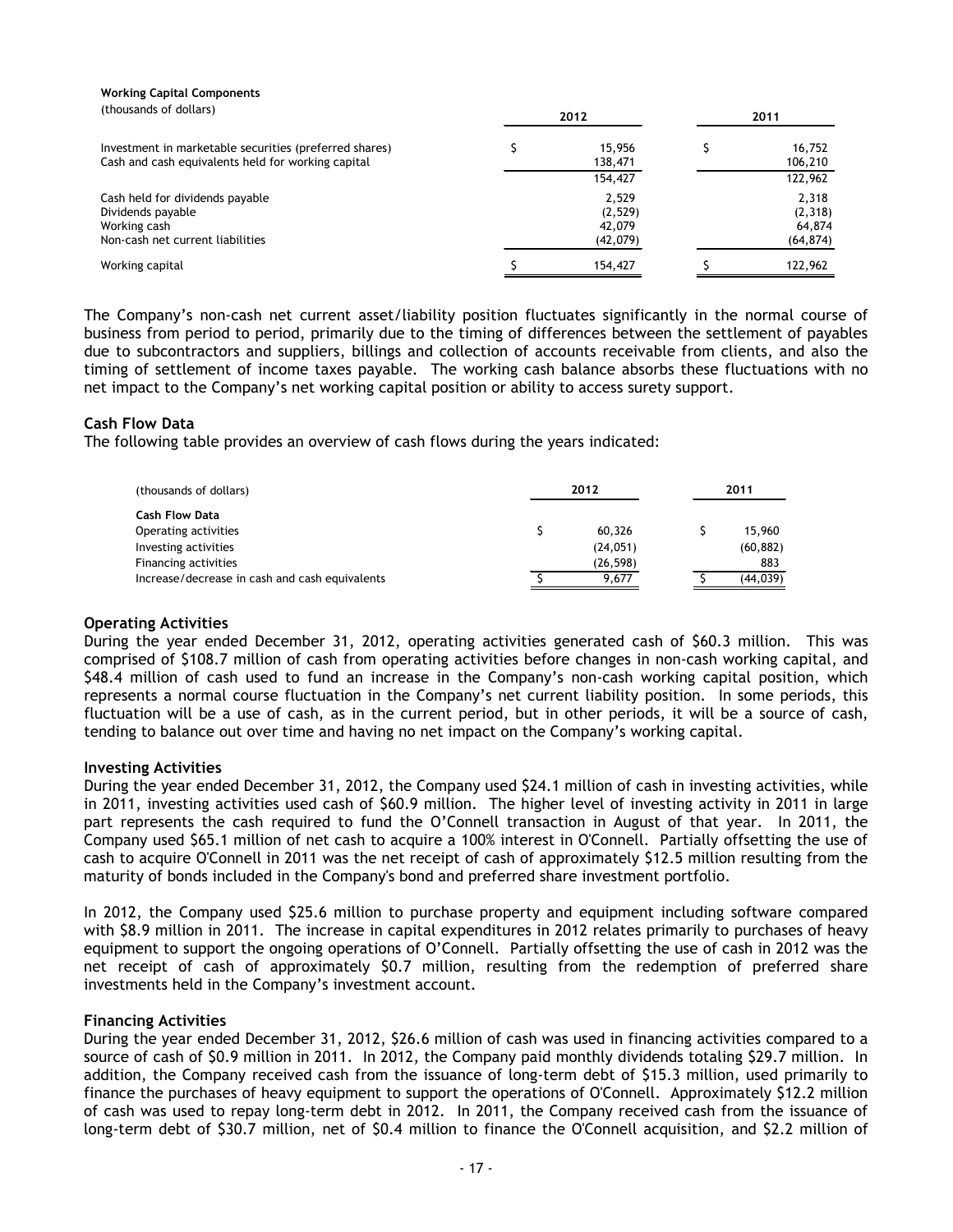cash was used to repay the debt during the year. Cash of \$25.5 million was used in 2011 to pay dividends and \$2.1 million was used to pay unitholder distributions declared in December 2010.

### **DIVIDENDS AND DISTRIBUTIONS:**

The Company intends to declare monthly dividends of \$0.06 per common share payable on or about the 20<sup>th</sup> of the month following the month in which the dividend was declared. The following table outlines the historical dividend history.

| January 1, 2011 to March 31, 2011    | \$0.165       |
|--------------------------------------|---------------|
| April 1, 2011 to June 30, 2011       | \$0.165       |
| July 1, 2011 to September 30, 2011   | \$0.165       |
| October 1, 2011 to December 31, 2011 | \$0.165       |
| January 1, 2012 to March 31, 2012    | \$0.170       |
| April 1, 2012 to June 30, 2012       | \$0.180       |
| July 1, 2012 to September 30, 2012   | \$0.180       |
| October 1, 2012 to December 31, 2012 | <b>SO.180</b> |

Reflects the April 2011 three-for-one stock split.

# **CAPABILITY TO DELIVER RESULTS:**

Productive capacity relates to the financial and non-financial resources available to the Company to execute its strategy and achieve planned results. From a financial perspective, the Company believes it has sufficient working capital and access to its operating lines of credit to execute its current operational and growth objectives. The belief is fully explained in sections of this MD&A dealing with financial condition and liquidity.

In addition to financial capacity, the success of the Company is very much dependent upon the management and leadership skills of senior management. On an annual basis, high-performing candidates are identified for training and progression into more senior critical positions within the Company. The Company's performance management system emphasizes the development of leadership skills. In addition, the Company sponsors internal and external training programs, including a Bird leadership program to provide a forum for high potential candidates to develop their leadership skills.

### **CONTRACTUAL OBLIGATIONS:**

At December 31, 2012, the Company has future contractual obligations totalling \$449.3 million. Obligations for accounts payable, finance and operating annual lease payments and for principal repayments under long-term debt over the next five years are:

| (thousands of dollars) | <b>Accounts</b><br>Payable | Finance<br>Leases        | <b>Operating</b><br>Leases | Long-Term<br>Debt | Total   |
|------------------------|----------------------------|--------------------------|----------------------------|-------------------|---------|
|                        |                            |                          |                            |                   |         |
| 2013                   | \$<br>352,407              | 491                      | 9,041                      | 15,171            | 377,110 |
| 2014                   | 17,734                     | 594                      | 6,681                      | 14,903            | 39,912  |
| 2015                   | $\overline{\phantom{a}}$   | 529                      | 3,310                      | 14,635            | 18,474  |
| 2016                   | $\blacksquare$             | 67                       | 1,560                      | 5,870             | 7,497   |
| 2017                   | $\overline{\phantom{0}}$   |                          | 905                        | $\blacksquare$    | 905     |
| Thereafter             | $\blacksquare$             | $\overline{\phantom{0}}$ | 5,429                      | $\blacksquare$    | 5,429   |
|                        | \$<br>370.141              | 1,681                    | 26,926                     | 50,579            | 449,327 |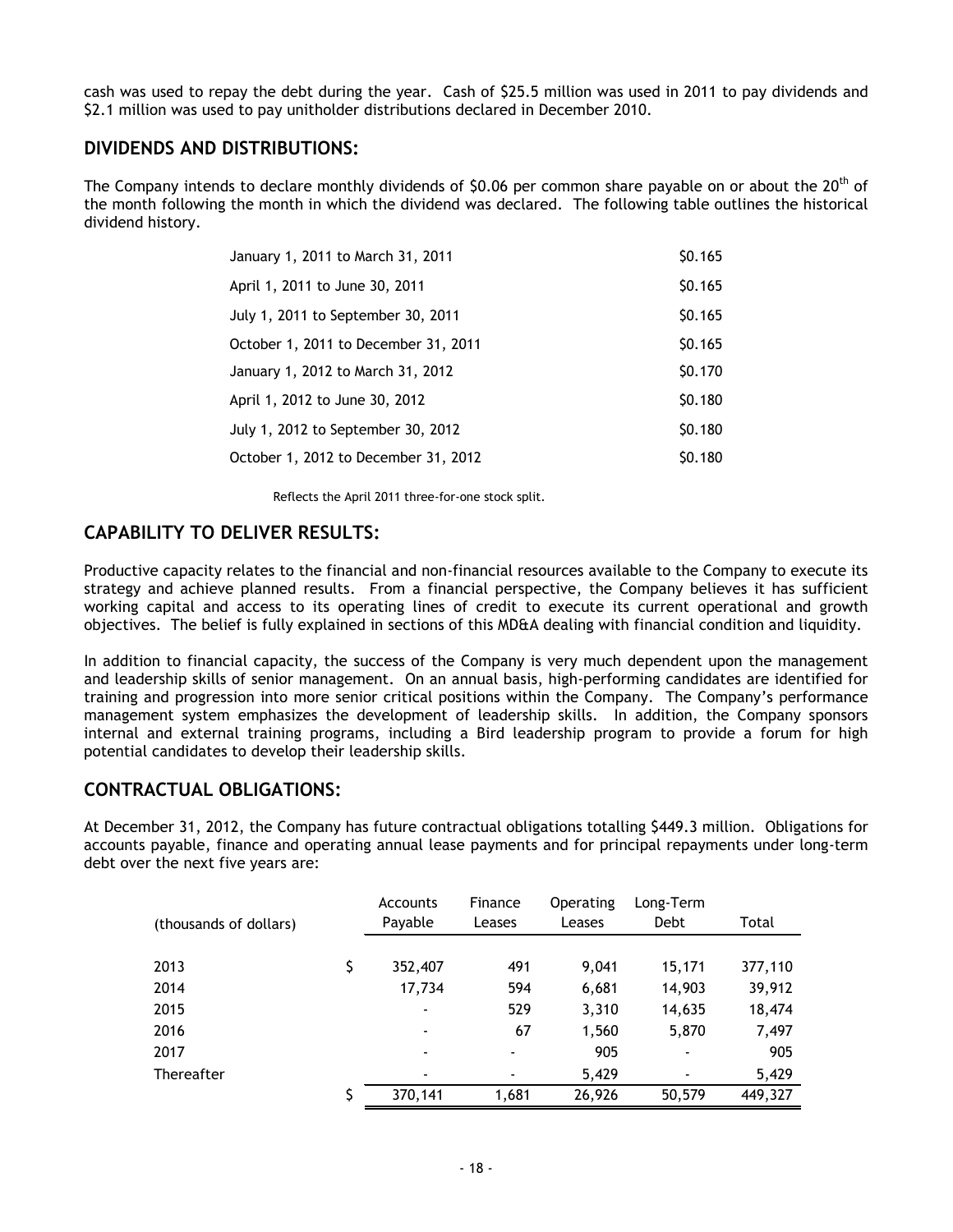# **OFF BALANCE SHEET ARRANGEMENTS:**

The Company has operating lease obligations described under Contractual Obligations noted above and surety lien bonds issued on behalf of the Company totalling \$5.4 million at December 31, 2012.

### **CRITICAL ACCOUNTING ESTIMATES:**

The accounting principles used by the Company to account for its construction contracts involve the use of estimates.

Construction revenue, construction costs, deferred contract revenue and costs and estimated earnings in excess of billings include amounts that are derived using the percentage of completion basis. Percentage of completion is calculated based on the costs incurred on each construction contract to the end of the respective accounting period divided by the total estimated costs. Revenue from unit price contracts conducted in the heavy construction, civil construction and contract mining construction sectors is based on billable work completed. Contract costs for unit price contracts, including heavy construction, civil construction and contract surface mining construction sectors are adjusted so the gross profit recognized in the period is based on the percentage of revenue realized relative to total contract value. Any excess of progress billings over earned revenue determined using the percentage of completion method is carried as deferred revenue in the consolidated financial statements. Any excess of cost and estimated earnings over progress billings on construction contracts is carried as costs and estimated earnings in excess of billings in the consolidated financial statements.

Revenue and estimated costs to complete for each contract are updated and reviewed by management at least once each financial reporting period. In making such estimates, judgments are required to evaluate issues related to scheduling, material costs, labour costs, labour productivity, changes in contract scope and subcontractor costs. Due to the nature of construction contracts, estimates may change significantly from one accounting period to the next.

Construction contracts typically extend over several quarters and sometimes over several years. For purposes of quarterly financial reporting, the Company must estimate the cost required to complete each contract to assess the amount of income to be recognized for the quarter. Such estimating includes contingencies to allow for certain known and unknown risks. The magnitude of the contingencies will depend on the nature and complexity of the work to be performed. As the contract progresses and the remaining costs to be incurred and risk exposures become more certain, contingencies will typically decline, although certain risks will remain until the contract has been completed, and even beyond. As a result of this, earnings may fluctuate significantly from quarter to quarter, depending on whether large and/or complex contracts are completing or nearing completion during the quarter, or have been completed in immediately prior quarters.

The value of many construction contracts increases over the duration of the construction period due to the issuance of change orders to modify the original contract scope of work or conditions. Construction work related to a change order may proceed, and costs may be incurred, in advance of final determination of the value of the change order. Revenue on change orders is recognized by the Company to the extent that management estimates that realization is probable. As many change orders are settled at the end of the construction project, significant increases or decreases in revenue and income may arise during any particular accounting period.

Allowances for accounts receivable may require an assessment and estimate of the credit-worthiness of the client and the timing of collection. Furthermore, provisions for litigation involve the use of estimates, as determined by management. Amounts arising from negotiated settlements or court judgments may vary significantly from management's estimate. Similarly, the estimate for warranty claims may differ significantly from actual experience. These adjustments will also impact on the amount of profit recognized in a reporting period.

The acquisition of O'Connell required management to make judgments and estimates regarding the fair value of the identifiable assets and liabilities acquired. The estimated fair value of property and equipment and the intangible assets relating to backlog, customer relationships and trade names were based on a forecast of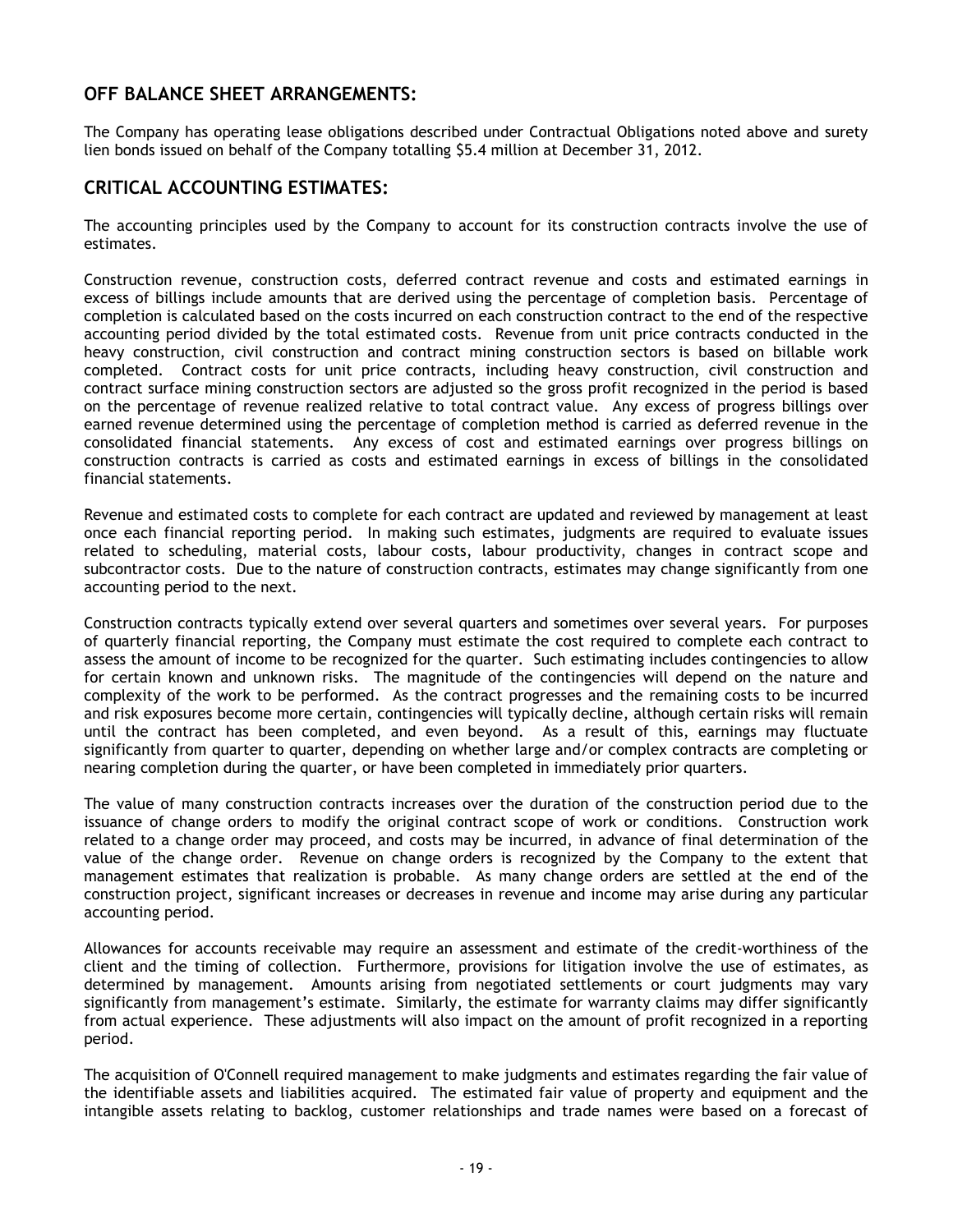future cash flows attributable to the assets, discounted to the present value using a market-based cost of capital.

# **OUTSTANDING COMMON SHARE DATA AND STOCK EXCHANGE LISTING:**

The Company is authorized to issue an unlimited number of common shares. The Company has a total of 42,153,846 common shares outstanding at December 31, 2012 and December 31, 2011. Subsequently, on January 17, 2013, in conjunction with the acquisition of Nason, the Company issued 363,007 common shares, from treasury, as partial consideration of the total purchase price. Therefore, the total number of outstanding common shares has increased to 42,516,853 which remain issued and outstanding at March 12, 2013.

Under the terms of the Company's Stock Option Plan, on March 7, 2012, the Company's Board of Directors approved the award of 625,000 stock options with a grant date of March 15, 2012 to eligible Company employees. The total number of stock options is exercisable in equal amounts on the first through fourth anniversary dates from the grant date. Details of the Company's stock options outstanding are outlined in the notes to the December 31, 2012 Consolidated Financial Statements.

The common shares are listed on the Toronto Stock Exchange ("TSX") under the trading symbol BDT.

# **CONTROLS AND PROCEDURES:**

### **Disclosure Controls and Procedures**

Based on their evaluations as of December 31, 2012, the President and Chief Executive Officer ("CEO") and the Chief Financial Officer ("CFO") have concluded that the Company's disclosure controls and procedures are effective in providing reasonable assurance that information relating to the Company which is required to be disclosed in reports filed under provincial and territorial securities legislation is accumulated, summarized and communicated to the Company's senior management, including the CEO and the CFO of the Company, as appropriate, to allow timely decisions regarding required disclosure.

#### **Internal Control Over Financial Reporting**

The Company's management is responsible for designing and maintaining adequate internal control over financial reporting for the Company. All internal control systems, no matter how well designed, have inherent limitations. Therefore, even those systems determined to be effective can provide only reasonable assurance with respect to financial statement preparation and presentation.

As of December 31, 2012, under the supervision of and with the participation of management, including the CEO and CFO, internal controls over financial reporting have been designed to provide reasonable assurance regarding the reliability of financial reporting and the preparation of the consolidated financial statements for external purposes in accordance with IFRS.

As of December 31, 2012, under the supervision of and with the participation of management, including the CEO and CFO, the Company has evaluated the effectiveness of internal controls over financial reporting and determined that the internal controls over financial reporting are operating as intended.

There have been no material changes in the Company's internal control over financial reporting during the year ended December 31, 2012 that materially affected, or are reasonably likely to materially affect, the Company's internal control over financial reporting.

# **RISKS RELATING TO THE BUSINESS:**

The following discussion addresses the more significant risk factors relating to the business. For a detailed discussion of all risk factors relating to the business, refer to the Company's most recently filed Annual Information Form filed on March 12, 2013, which is available through the System for Electronic Document Analysis and Retrieval (SEDAR) at www.sedar.com.

#### **Economy and Cyclicality**

Activity within the construction industry is tied to the general state of the economy. Thus, in periods of strong economic growth, capital spending will generally increase and there will be more and better quality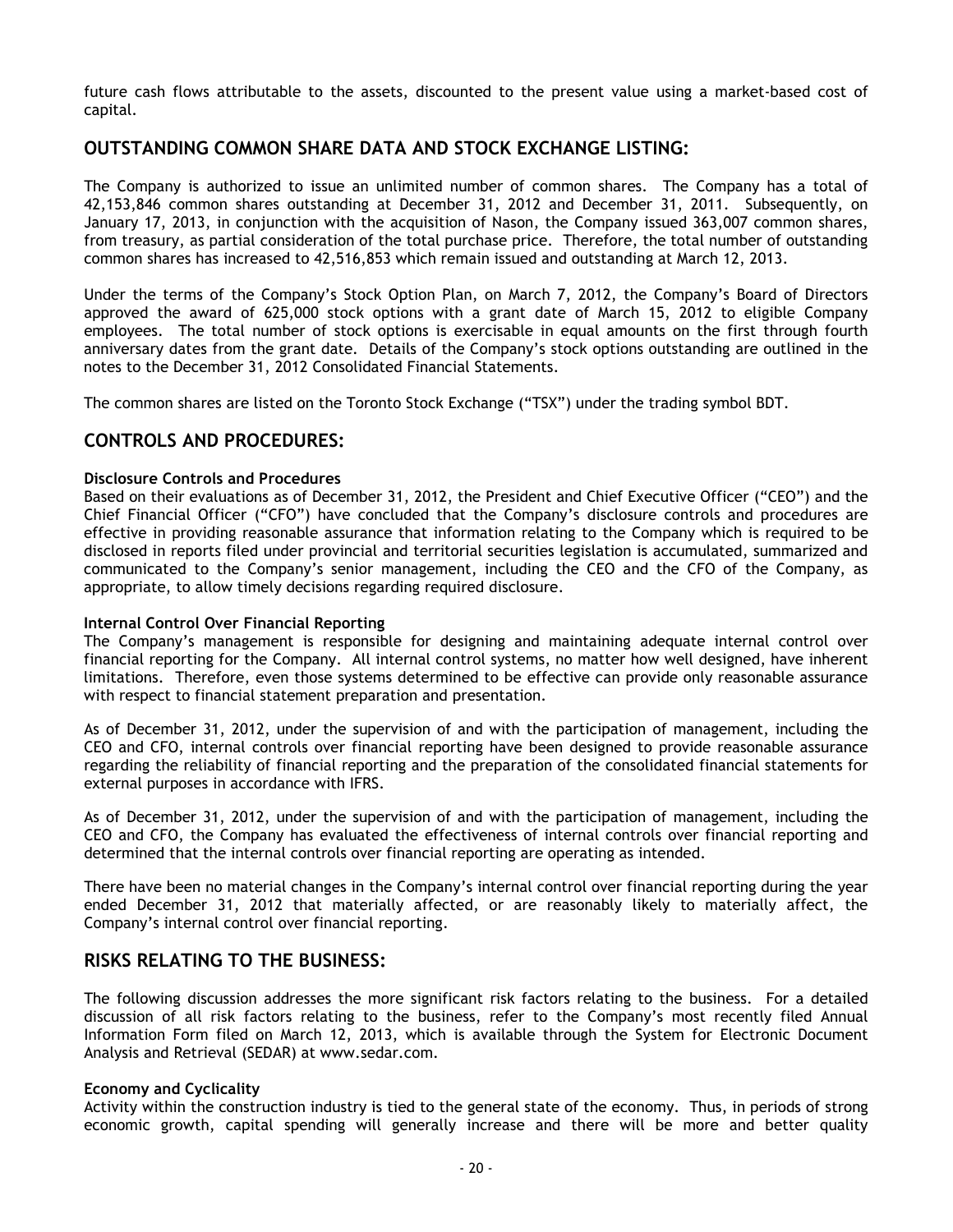opportunities available within the construction industry. Bird attempts to insulate itself in various ways from the effects of negative economic conditions. However, there is no assurance that these methods will be effective in insulating Bird from a downturn in the economy. Investment decisions by our industrial clients are based on the long-term views of the economic viability of their current and future projects. The economic viability of the projects is dependent upon the client's view of the long-term price of commodities which is influenced by many factors. If our clients' outlook for commodity prices is not favourable, this may delay, reduce or cancel capital project spending. A decrease in construction activity in this sector could have an adverse effect on the Company's financial performance and results of operations. Furthermore, most of Bird's contracts are and will be relatively short-term (less than two years, generally). As such, any prolonged downturn in the economy could impact Bird's ability to generate new business or maintain a backlog of contracts with acceptable margins to sustain Bird through such downturns.

#### **Competitive Factors**

Bird competes with many international, national, regional and local construction firms, who often enjoy advantages in a particular market that Bird does not have or they may have more experience or a better relationship with a particular client. On any given contract bid or negotiation, Bird will attempt to assess the level of competitive pressure it may face and it will attempt to neutralize or overcome any perceived advantage that its competitors have. Depending on this assessment, Bird will decide whether or not to pursue a contract. In addition, this assessment bears directly on decisions that Bird will make including what level of profit can be incorporated in its contract price and what personnel should be assigned to the contract. The accuracy of this assessment and the ability of Bird to respond to competitive factors affect Bird's success in securing new contracts and its profitability on contracts that it does secure.

### **Ability to Secure Work**

Bird generally secures new contracts either through a competitive bid process or through negotiation. Awards in both the public and private sectors are generally based upon price, but are also influenced by factors such as perceived level of services offered, construction schedule, project personnel, the make-up of the subcontractor team, prior experience with the prospective client and the type of project and the ability to provide bonds and other contract security. In order to be afforded an opportunity to bid for projects in the PPP market and other large projects, a strong balance sheet measured in terms of an adequate level of working capital is typically required. Bird operates in markets that are highly competitive and there is constant pressure to find and maintain a competitive advantage. In the current economic climate, competition is intense. This presents significant challenges for the Company. If those competitive challenges are not met, Bird's client base could be eroded or it could experience an overall reduction in profits. A decline in demand for Bird's services from the private sector could have an adverse impact on the Company if that business could not be replaced within the public sector. A portion of Bird's construction activity relates to governmentfunded institutional projects. All levels of government are now expected to come under pressure to address budget deficits and it is expected that governments may reduce their capital spending programs. Any reduction in demand for Bird's services by the public sector, whether as a result of funding constraints, changing political priorities or delays in projects caused by elections, could have an adverse impact on the Company if that business could not be replaced within the private sector. Government-funded projects also typically have long and sometimes unpredictable lead times associated with government review and approval.

The time delays associated with this process can constitute a risk to general contractors pursuing these projects. Certain government-funded projects, particularly PPP projects, may also require significant bid costs which can only be recovered if Bird is the successful bidder. A number of governments in Canada have procured a significant value of projects under a PPP contract format, which is an attractive market for the Company. A reduction in the popularity of this procurement method or difficulties in obtaining financing for these projects would have negative consequences for Bird.

### **Estimating Costs/Assessing Contract Risks**

The contract price for a significant number of contracts performed by Bird is based, in part, on cost estimates that are subject to a number of assumptions. Erroneous assumptions can result in an incorrect assessment of risks associated with the contract, or its estimates of the project costs may be in error resulting in a loss or lower-than-anticipated profit. All significant cost estimates are reviewed by senior management prior to submission.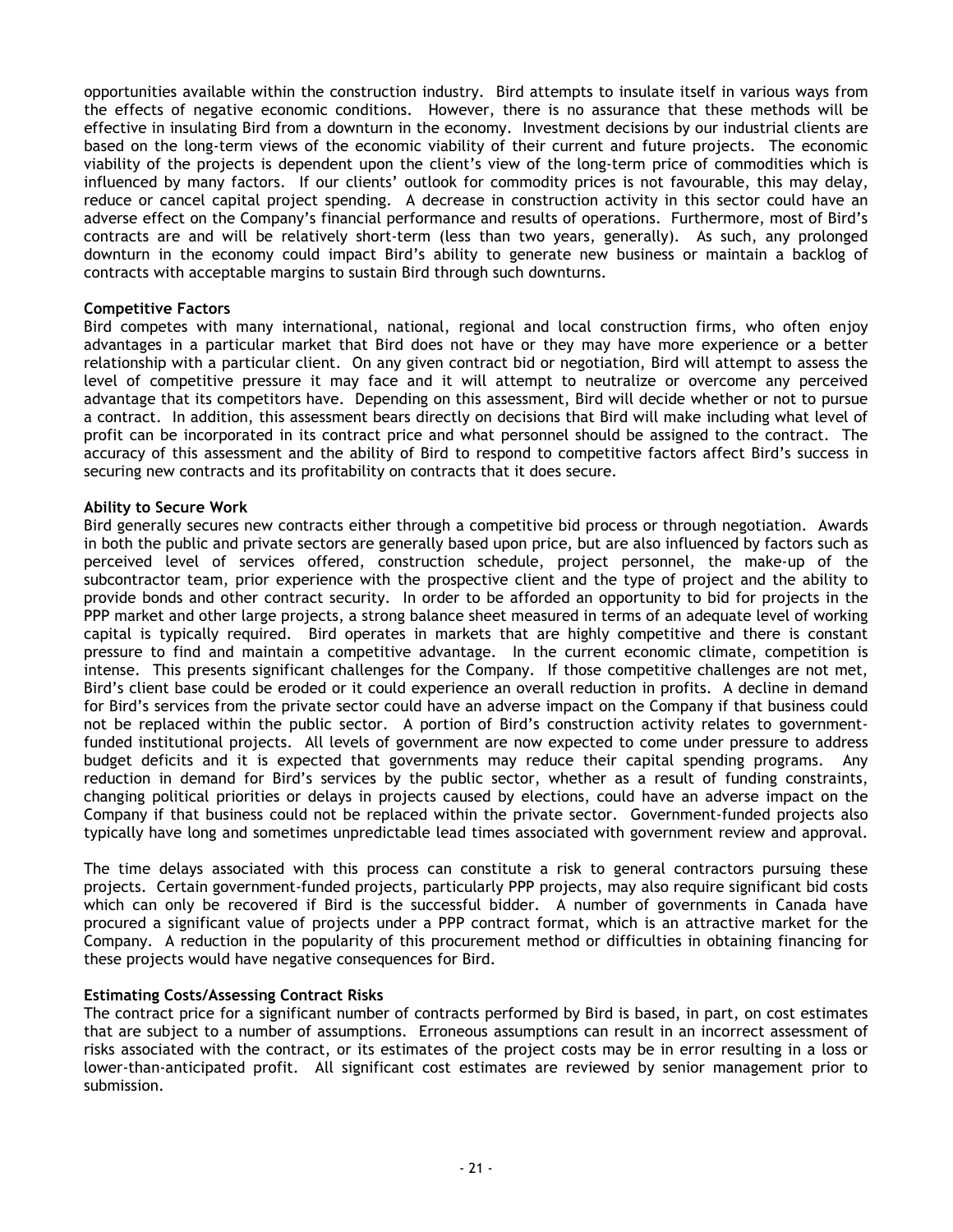### **Performance of Subcontractors**

Successful completion of a contract by Bird depends, in large part, on the satisfactory performance of subcontractors who are engaged to complete the various components of the work. If subcontractors fail to satisfactorily perform their portion of the work, Bird may be required to engage alternate subcontractors to do the work and may incur additional costs. This can result in reduced profits, or, in some cases, significant losses on the contract and could also damage the reputation of Bird. In addition, the ability of Bird to bid for and successfully complete projects is, in part, dependent on the availability of qualified subcontractors and trades people. Depending on the value of the subcontract, Bird may require surety bonds or other security from the subcontractor in order to mitigate this risk. Bird closely monitors all subcontractor and trades person capacity concerns in order to mitigate any effect on operations. A significant shortage of qualified subcontractors and trades people could have a material impact on Bird's financial condition and results of operations.

### **Maintaining Safe Work Sites**

In spite of the best efforts of Bird to minimize the risk of incidents, they can happen. When they do, the impact on Bird can be significant. Bird's success as a general contractor is highly dependent on its ability to keep its construction worksites and offices safe. Failure to do so can have serious impact on the personal safety of its employees and others. In addition, it can expose Bird to fines, regulatory sanction or even criminal prosecution. Bird's safety record and worksite safety practices also have a direct bearing on its ability to secure work, particularly in the industrial sector. Certain clients will not engage particular contractors to perform their work if their safety practices do not conform to predetermined standards or if the general contractor has an unacceptably high incidence of safety infractions or incidents. Bird adheres to very rigorous safety policies and procedures which are continually reinforced on its work sites and offices. Management is not aware of any pending health and safety legislation or prior incidents which would be likely to have a material impact on any of Bird's operations, capital expenditure requirements, or competitive position. Nevertheless, there can be no guarantee with respect to the impact of future legislation or incidents.

### **Ability to Hire and Retain Qualified and Capable Personnel**

The success of Bird is highly influenced by the efforts of key members of management, including its executive officers and district managers. The loss of the services of any of Bird's key management personnel could negatively impact Bird. The future success of Bird also depends heavily on its ability to attract, retain and develop high-performing personnel in all areas of its operations. Most firms throughout the construction industry face this challenge, and accordingly, competition for professional staff is intense. If Bird ceases to be seen by current and prospective employees as a highly attractive place to work, it could experience difficulty in hiring and retaining the right people. This could have an adverse effect on current operations of Bird and would limit its prospects and impair its future success. Bird adheres to a performance management process whereby objectives are established for every employee for the next year and a performance review is completed at least on an annual basis. Bird sponsors both inside and outside training programs to allow its employees the opportunity to advance their career at Bird. Management also updates its succession plan regularly to ensure a continuous supply of qualified candidates is available to perform more senior level positions within the Company.

### **TERMINOLOGY:**

Throughout this report, management uses the following terms not found in GAAP Standards and which do not have a standardized meaning and therefore require definition:

- **"Gross Profit Percentage"** is the percentage derived by dividing gross profit by construction revenue. Gross profit is calculated by subtracting construction costs from construction revenue.
- **"Backlog"** (also referred to in the construction industry as "work on hand") is the total value of all contracts awarded to the Company, less the total value of work completed on these contracts as of the date of the most recently completed quarter. This includes all contracts that have been awarded to the Company whether the work has commenced or will commence in the normal course.
- **"Adjusted Net Income Measure (Non-GAAP Information)"** adjusts net income for the amount of amortization expense related to intangible assets resulting from business combinations and transaction expenses relating to the combinations which are expensed in the period incurred.
- **"Lost Time Incident Frequency"** is the number of lost time incidents recorded per 200,000 man-hours of work by Bird employees.